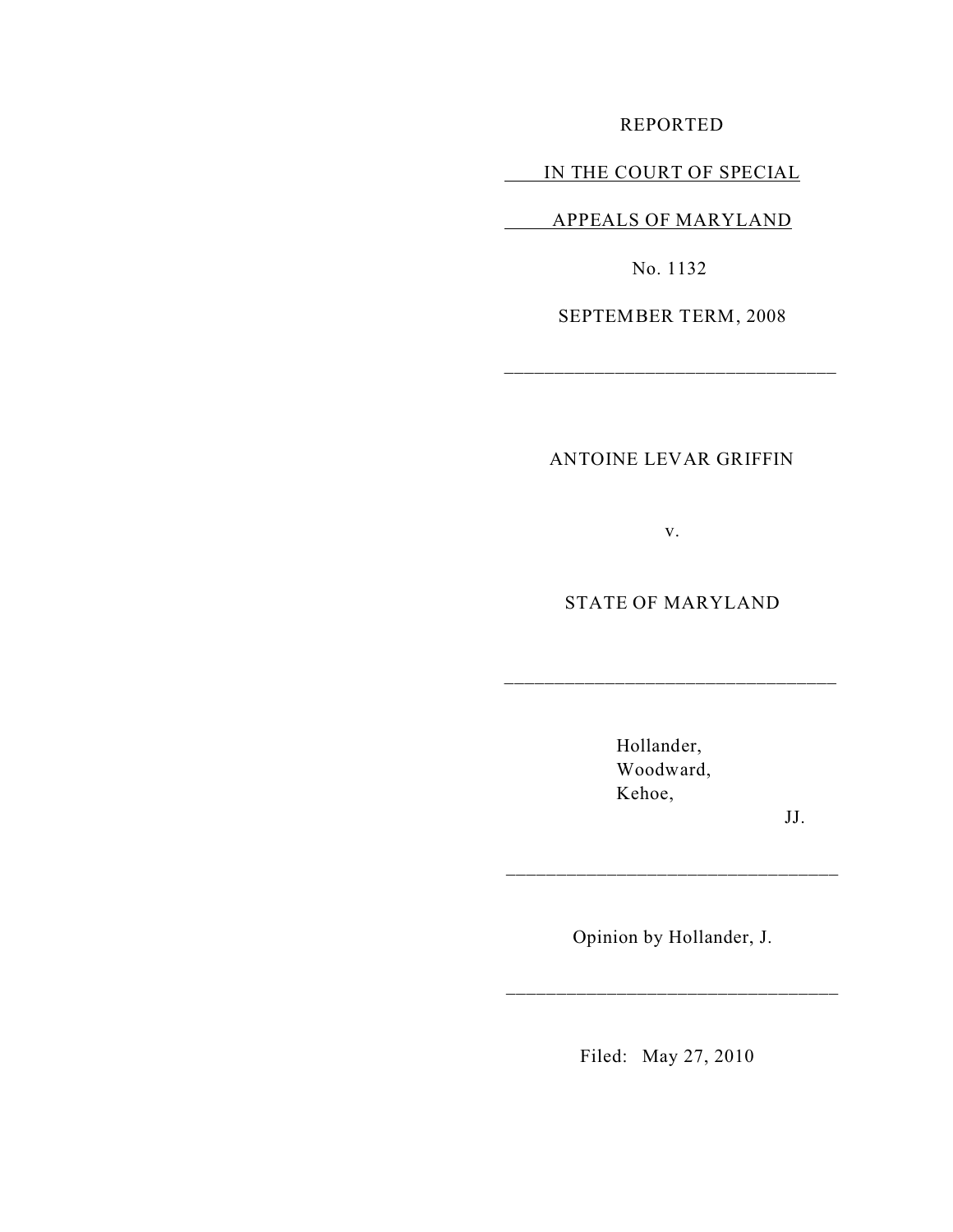A jury in the Circuit Court for Cecil County convicted Antoine Levar Griffin, appellant, of second degree murder, first degree assault, and use of a handgun in the commission of a felony or crime of violence. The convictions arose from the fatal shooting of Darvell Guest on April 24, 2005.<sup>1</sup>

On appeal, Griffin poses three questions, which we have rephrased slightly:

- I. Did the trial court err in admitting a page printed from a MySpace profile alleged to be that of appellant's girlfriend?
- II. Did the trial court err in permitting the prosecutor to incorrectly describe "reasonable doubt" in his rebuttal closing argument?
- III. Did the trial court err in denying appellant's request for a mistrial following an outburst by the mother of a witness?

For the reasons set forth below, we shall affirm the convictions.

# **I. FACTUAL SUMMARY**<sup>2</sup>

In the early morning hours of April 24, 2005, Darvell Guest was cornered, unarmed,

in the women's bathroom of Ferrari's Bar in Perryville, where he was brutally shot seven

times. Appellant was charged with the murder. Griffin's first trial was held in August 2006.

At that trial, Dennis Gibbs, appellant's cousin and an eyewitness to Guest's murder, testified

<sup>&</sup>lt;sup>1</sup> Appellant was sentenced to thirty years for the murder conviction and to a consecutive term of twenty years for the handgun offense. The assault conviction merged into the murder conviction.

<sup>&</sup>lt;sup>2</sup>Numerous witnesses testified during the course of the seven-day trial. Because appellant has not challenged the sufficiency of the evidence, however, we shall include "only the portions of the trial evidence necessary to provide a context for our discussion  $\dots$ ." *Washington v. State*, 180 Md. App. 458, 461-62 n.2 (2008); *see Singfield v. State*, 172 Md. App. 168, 170 (2006), *cert. denied*, 398 Md. 316 (2007); *Martin v. State*, 165 Md. App. 189, 193 (2005), *cert. denied*, 391 Md. 115 (2006).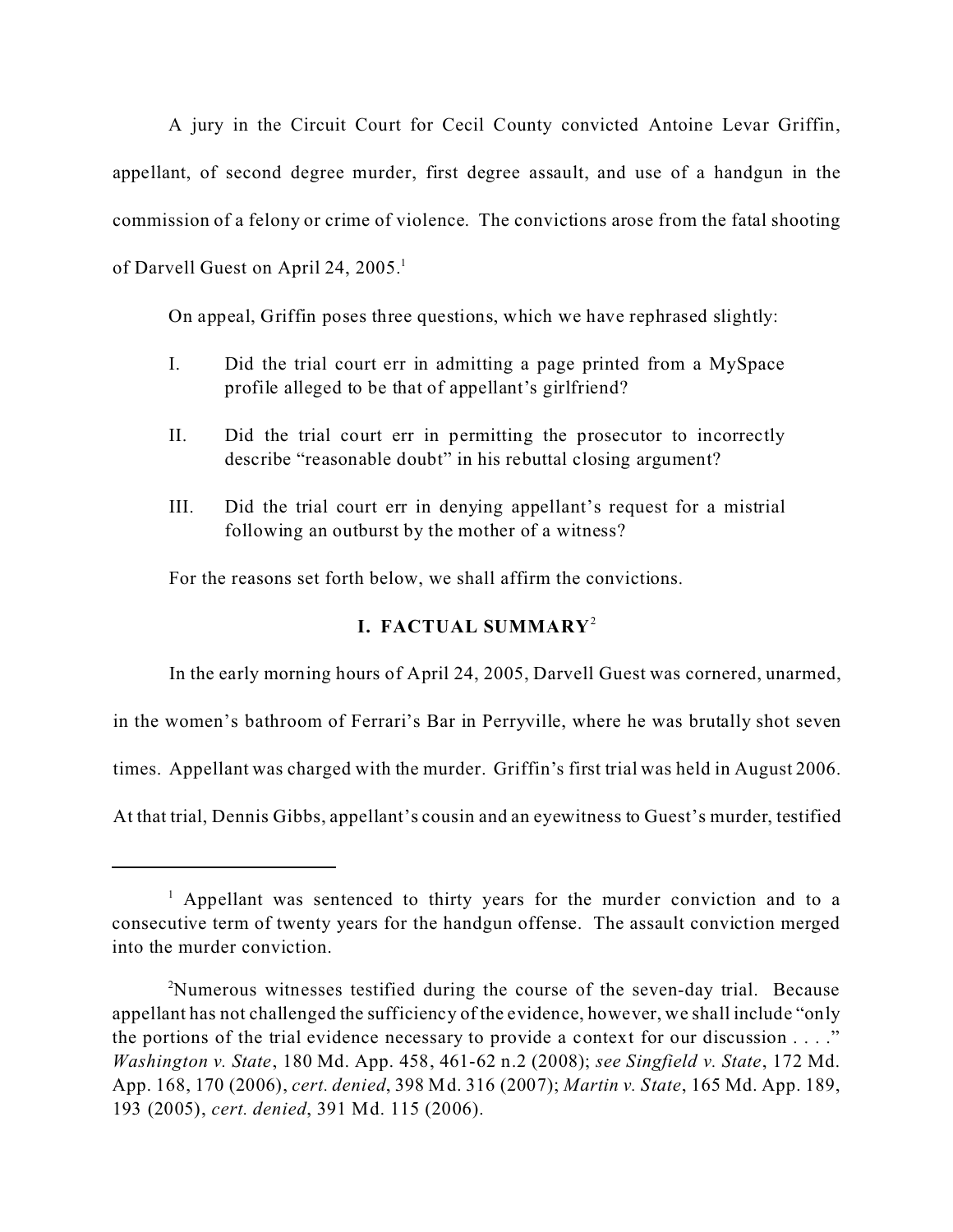that he did not see appellant pursue the victim into the bathroom with a gun. The trial ended in a mistrial.

At appellant's second trial in January 2008, several witnesses testified that they saw appellant with a handgun just before the shooting, and others testified that they witnessed appellant pursue Guest into the women's bathroom, where appellant fired his weapon. Gibbs testified that appellant was the only person, other than Guest, in the bathroom when the shots were fired. According to Gibbs, another cousin, George Griffin, was standing "right with me" during the shooting and did not enter the bathroom. He explained the discrepancy in his testimony at the two trials, claiming that Jessica Barber, appellant's girlfriend, had threatened him prior to the first trial.

Thereafter, the court permitted the State to introduce into evidence a redacted printout obtained in December 2006 from a MySpace profile page allegedly belonging to Ms. Barber. The profile page, introduced for the limited purpose of corroborating Gibbs's testimony, said, in part: "JUST REMEMBER, SNITCHES GET STITCHES!! U KNOW WHO YOU ARE!!"

We shall include additional facts as they pertain to our discussion of the issues.

## **II. DISCUSSION**

#### **A.**

Appellant contends that the court erred in admitting the MySpace evidence. He complains that the evidence was not properly authenticated and that its prejudicial effect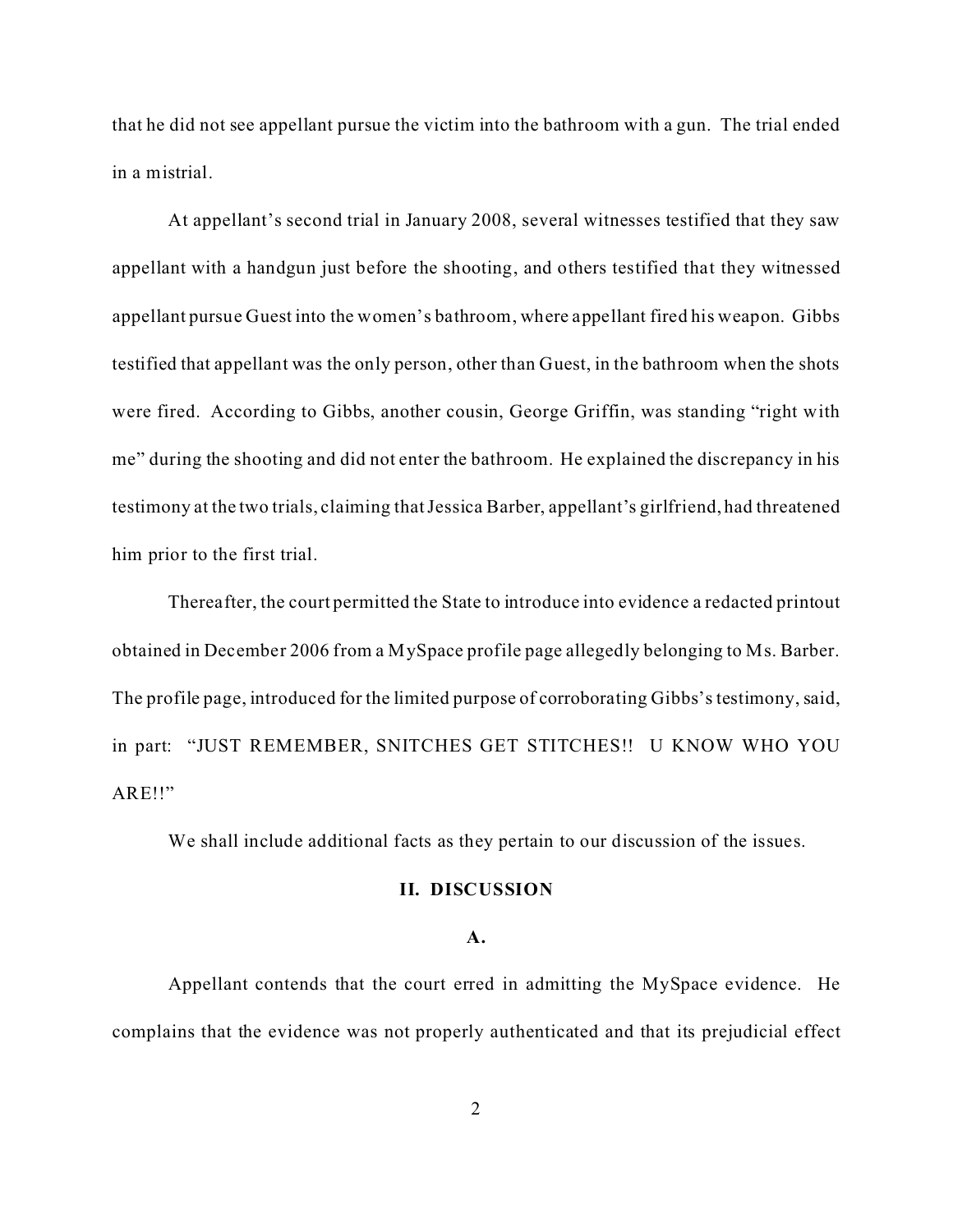outweighed its probative value.

Before reviewing the parties' contentions in more detail, we pause to set forth additional facts.

At the second trial, Gibbs recalled that he arrived at Ferrari's in the company of three of his cousins, Dorian Griffin, Dyrle Griffin, and George Griffin. According to Gibbs, Guest bumped into Dorian, and the two "exchanged a few words." They quickly shook hands, however, then "parted ways," without further incident. A few minutes later, according to Gibbs, he saw appellant run up and punch Guest in the face. In response, the victim's girlfriend, Kesha Bowser, grabbed appellant. A "commotion" with physical "tussling" ensued, during which appellant pulled a black handgun "from his hip" and held it out "[s]traight in front of him," pointing it "[t]owards Mr. Guest." Guest ran into the women's bathroom, and appellant followed. Although Gibbs could not see inside the restroom, he testified that he saw both Guest and appellant go into the bathroom, and that no one else went in. Gibbs then heard multiple gunshots.

Gibbs conceded that his testimony at the second trial as to who entered the bathroom before the shots were fired was inconsistent with what he told police and with his testimony at the first trial. He acknowledged that, at the first trial, he had testified that appellant was outside the bathroom while the victim was in the bathroom, that he did not see appellant go into the bathroom with Guest, and that he saw his cousin, George Griffin, exit the bathroom.

On re-direct, the prosecutor asked Gibbs to explain the "inconsistencies between your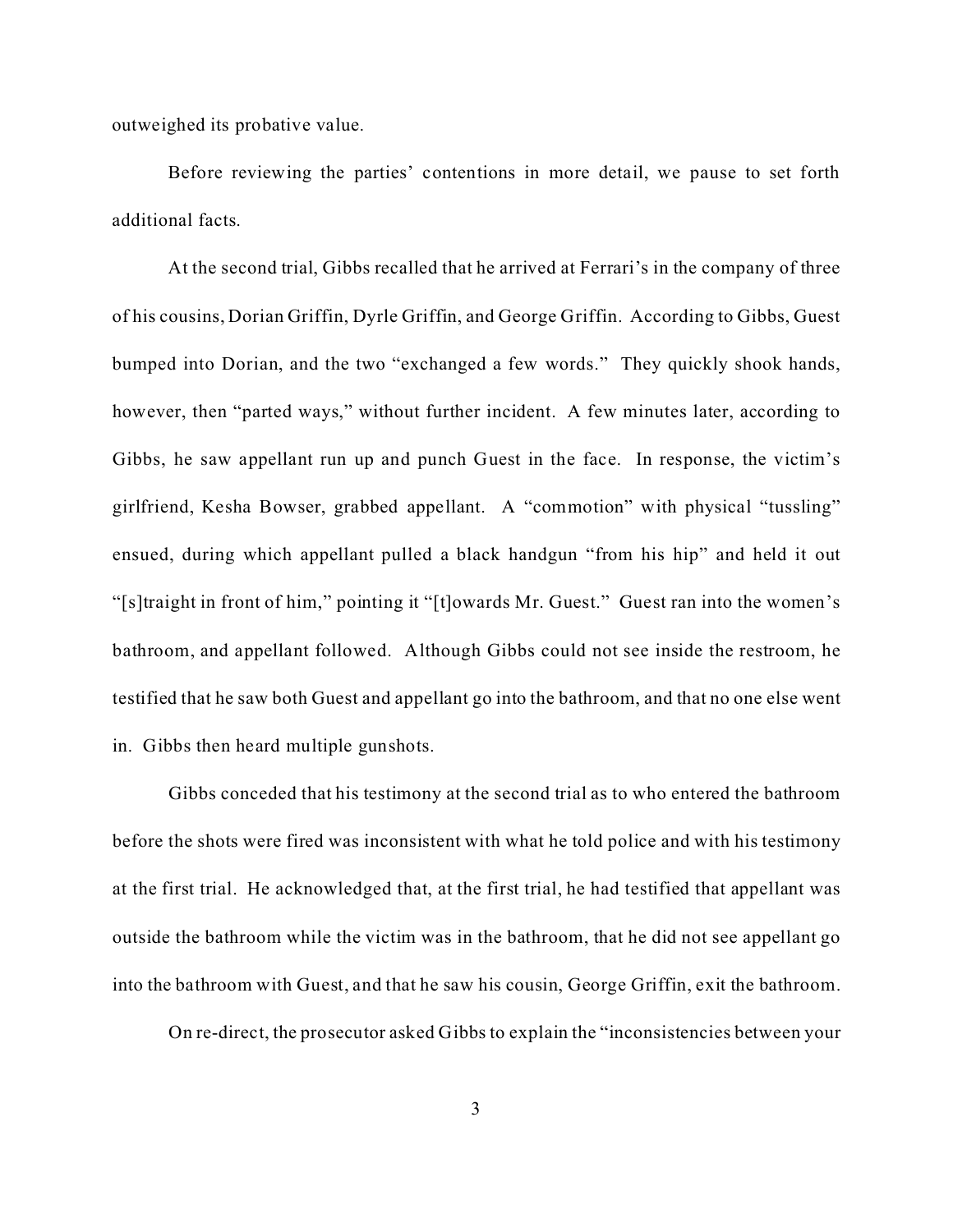testimony here in this trial and some of your earlier statements." Gibbs replied:

I had been threatened. Like right after the stuff happened I was threatened by people from across the bridge that knew Mr. Guest. That's why I couldn't go back to work. And **then right before the last [trial] I was threatened by Antoine's girlfriend. She told me I might catch a bullet if I showed up in court[.]** (Emphasis added.)

On re-cross, the following exchange ensued:

[DEFENSE COUNSEL]: Did you see George Griffin come out of the bathroom?

[MR. GIBBS]: No, sir.

[DEFENSE COUNSEL]: Did you tell under oath and swear to a jury that you did see him come out of the bathroom?

[ $MR.$  GIBBS]: Yes, sir. . . .

[DEFENSE COUNSEL]: Now you said that the reason that you are giving inconsistencies or . . . lies . . . would be because his girlfriend threatened to you that you were going to get a bullet?

[MR. GIBBS]: Yes, sir; and I have a witness.

[DEFENSE COUNSEL]: When was that, sir?

[MR. GIBBS]: It was like the week before the trial.

[DEFENSE COUNSEL]: Where was that?

[MR. GIBBS]: Me and my sister was right out in front of her house, and her and my sister and Jesse was on the phone together, and she was like –

[DEFENSE COUNSEL]: Just listen. I'm talking to you. I said where did you get that, not your sister.

[MR. GIBBS]: From the phone.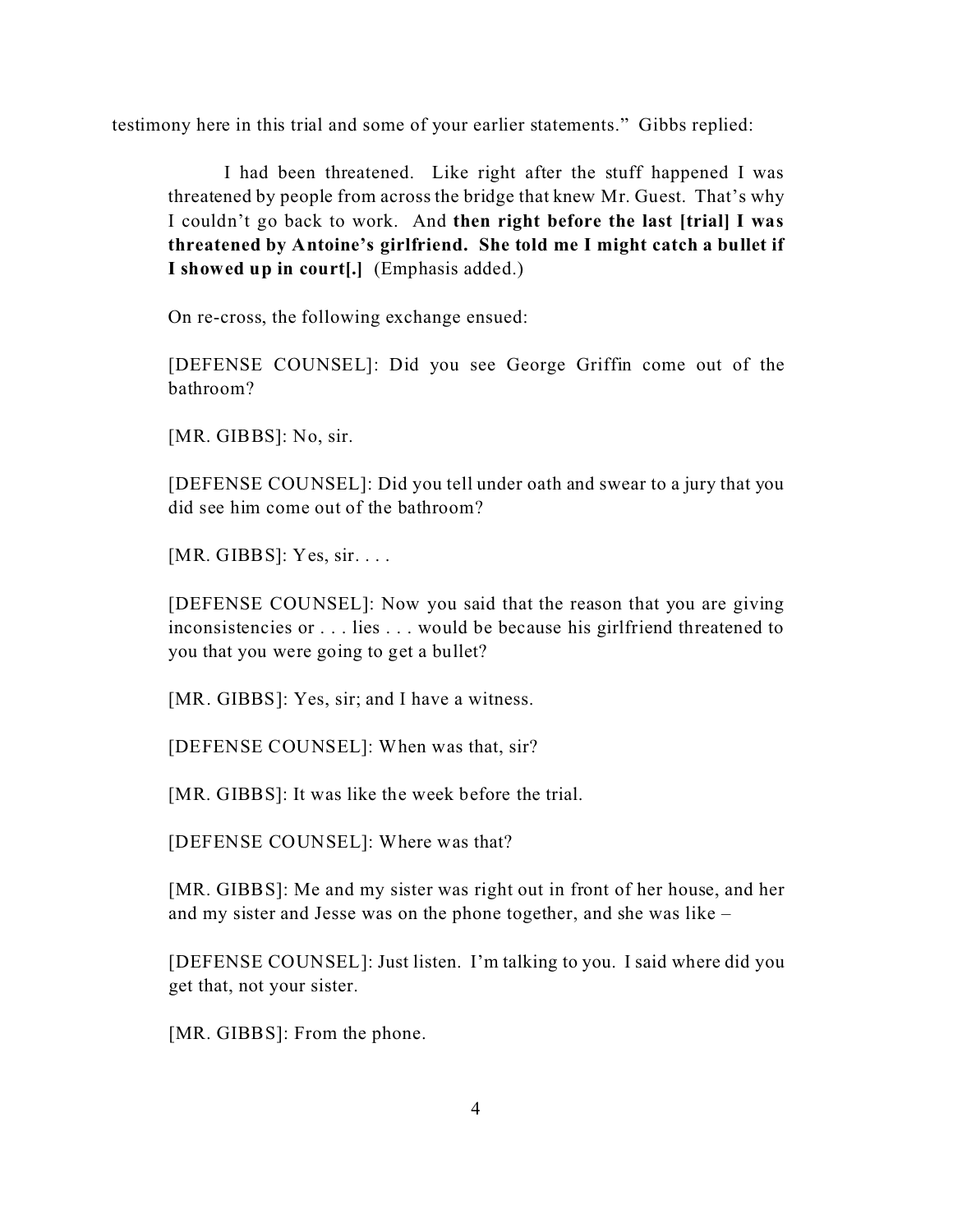[DEFENSE COUNSEL]: You spoke to somebody on the phone?

[MR. GIBBS]: My sister was on the phone with her.

[DEFENSE COUNSEL]: Sir, did you tell the state's attorney?

[MR. GIBBS]: Yes, on the first case, yes, I did tell whoever the state's attorney was. I did tell him that morning....

[DEFENSE COUNSEL]: When did you tell this state's attorney?

[MR. GIBBS]: Today. . . . Because you didn't let me finish answering my question when you had asked me, and I said there was a reason behind everything. . . . I wanted to finish my statement, but you didn't let me.

The State also called Ms. Barber. She testified that, on the night in question, appellant was her boyfriend, and he lived with her and their two children. Ms. Barber identified appellant's nickname as "Boozy." Although Ms. Barber was at Ferrari's at the time of the shooting, she did not arrive with appellant, and claimed that she was not with him during the evening. According to Ms. Barber, she heard gunshots at the bar but did not see appellant in the bar after the shooting.

On the day after Ms. Barber testified, the prosecutor sought to introduce five pages printed on December 5, 2006, from an Internet Web site<sup>3</sup> for a MySpace profile in the name of "SISTASOULJAH," who was described on that Web page as a 23 year-old female from Fort Deposit. The profile page listed the member's birthday as "10-2-83." It also contained a photograph posted next to the description, showing a "three-quarter view" of an embracing

<sup>&</sup>lt;sup>3</sup>The term "Web" is a shorthand reference to the World Wide Web.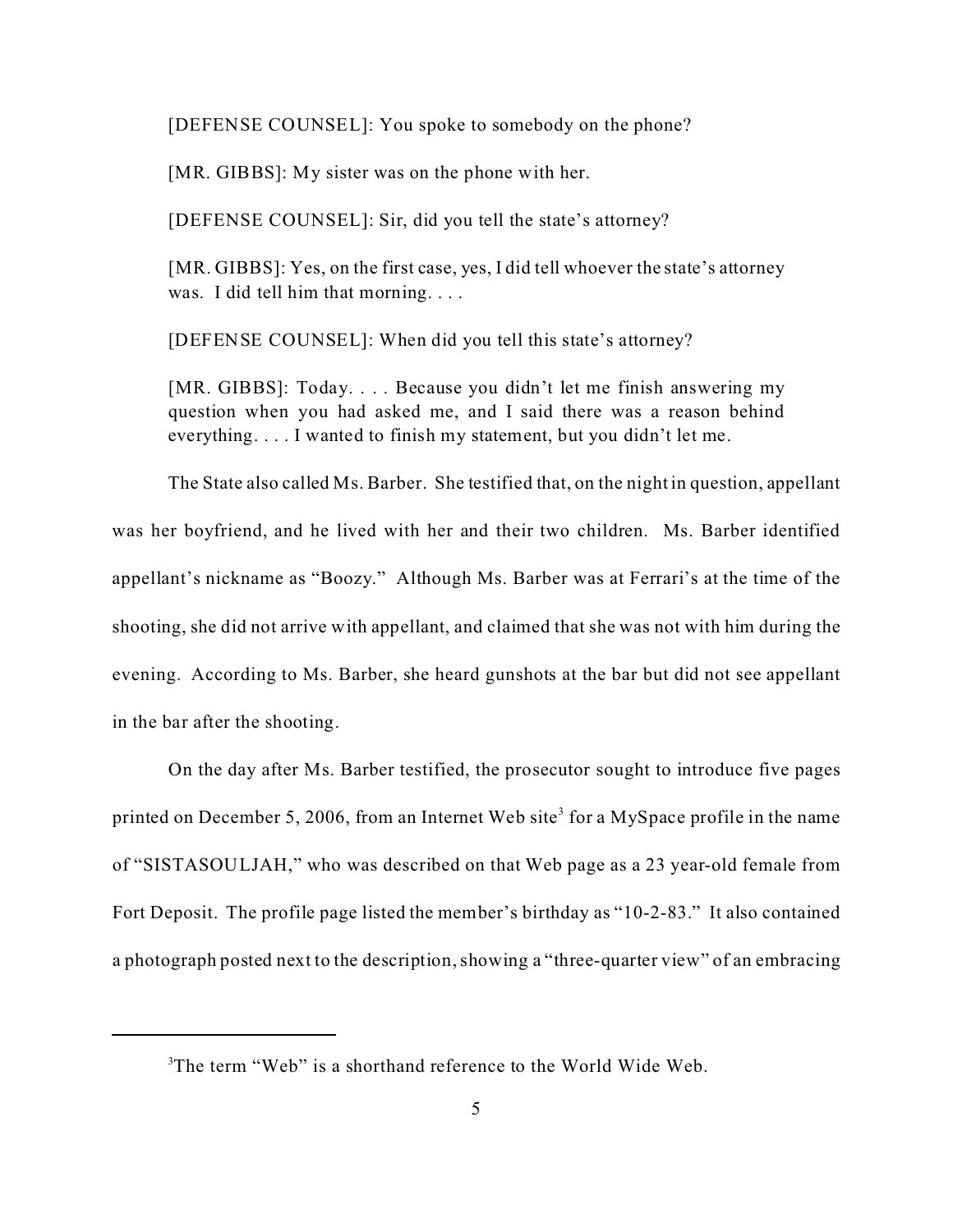couple. Counsel and the court agreed that the couple appeared to be appellant and Ms. Barber. A "blurb" posted on the profile stated as follows:

# I HAVE 2 BEAUTIFUL KIDS . . . . FREE BOOZY!!!! JUST REMEMBER SNITCHES GET STITCHES!! U KNOW WHO YOU ARE!!

The State offered the printout to rehabilitate Gibbs's credibility, and to bolster Gibbs's claim that Ms. Barber had threatened him before the first trial. Defense counsel objected, arguing that the State had not sufficiently established a "connection" to Ms. Barber, and had failed to question her about the MySpace profile. In response, the prosecutor asserted that the profile could be authenticated as belonging to Barber through the testimony of Sergeant John Cook, the Maryland State police investigator who printed the document.

The trial court then allowed defense counsel to voir dire Sergeant Cook, outside the

presence of the jury. The following transpired:

[DEFENSE COUNSEL]: How do you know that this is her web page? . . .

[SGT. COOK]: Through the photograph of her and Boozy on the front, through the reference to Boozy, to the reference of the children, and to her birth date indicated on the form.

[DEFENSE COUNSEL]: How do you know she sent it?

[SGT. COOK]: I can't say that.

Sergeant Cook acknowledged that he could not determine when any particular posting was made. But, he indicated that he visited the Web site on December 5, 2006, the date that appeared on the printout.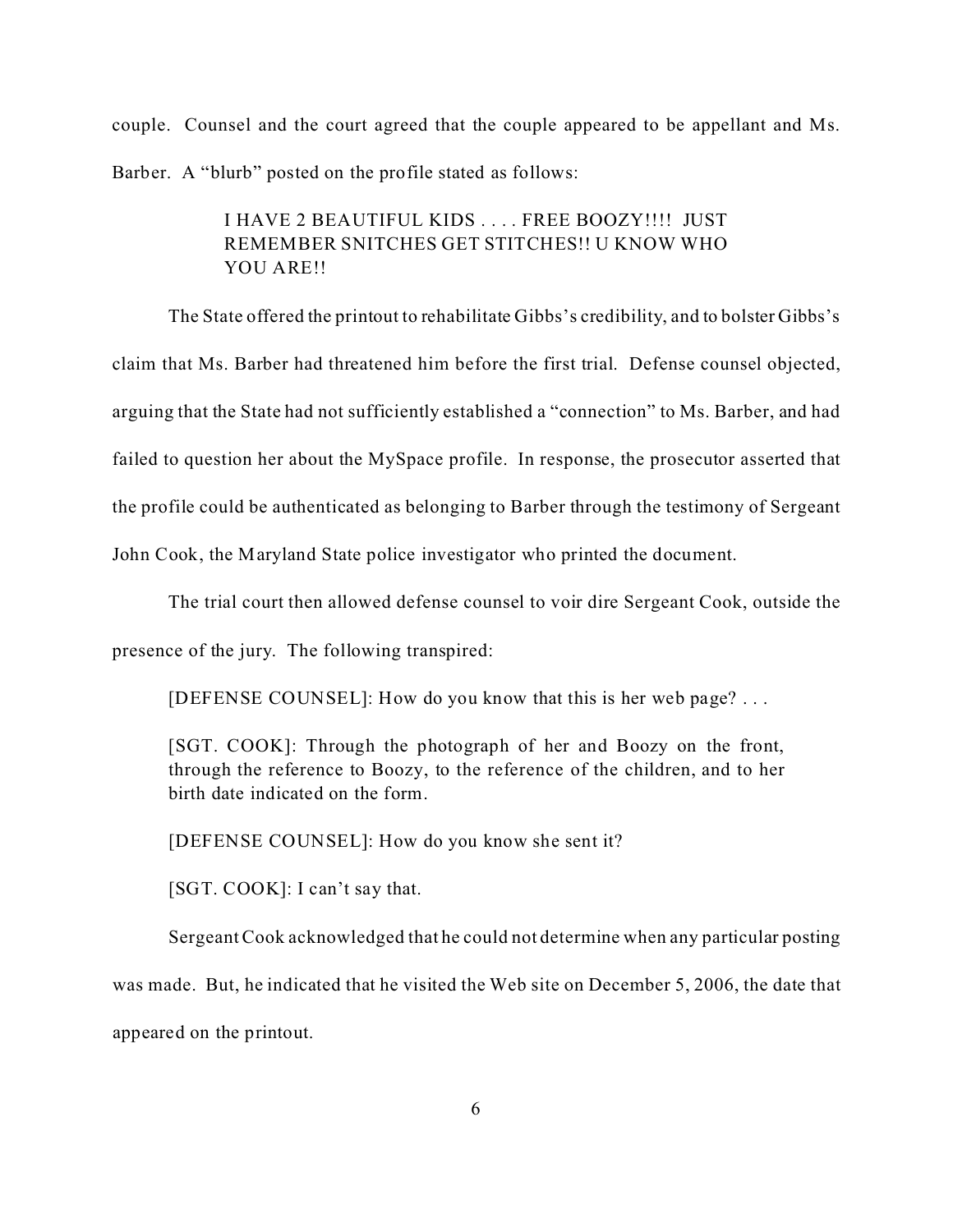The court ruled that it would admit a single, redacted page from the MySpace printout, containing only the photo next to a description of the page creator as a 23 year-old female from Fort Deposit, and a portion of the blurb, stating: "FREE BOOZY!!!! JUST REMEMBER SNITCHES GET STITCHES!! U KNOW WHO YOU ARE!!"

Without waiving appellant's objection, defense counsel agreed to the following

stipulation, in lieu of Cook's testimony:

If asked, Sergeant Cook would testify that he went onto the internet to the web site known as MySpace. . . . [F]rom that site he downloaded some information of a posting that someone had put there.

That posting contains a photograph which the witness would say he recognizes as a photograph of Jessica . . . Barber, who testified, . . . that she is the defendant's live-in fiancé; and that it also contains a date of birth, to wit October  $2<sup>nd</sup>$ , 1983, which the witness would testify is the date of birth that Jessica Barber gave as her date of birth.

When this exhibit, the download, comes to you, you are going to see that it has a great – that most of its content has been redacted; this is, blacked out. That's because some of it, in my judgment, might tend to be inflammatory without proving anything one way or the other. There is one portion of it that will not be redacted when it comes to you, and this is the only portion of it which you should consider. And you certainly should not speculate as to what any of the redacted portions may be.

The portion that will not be redacted says, just remember snitches get stitches. You will see that. The phrase is, just remember snitches get stitches. ... And ... the witness would testify that the date it was retrieved was .... December 5, 2006.

Thereafter, the court promptly instructed the jury regarding the limited evidentiary

purpose of the MySpace printout, as follows:

Now here's a cautionary instruction. This is being offered for a limited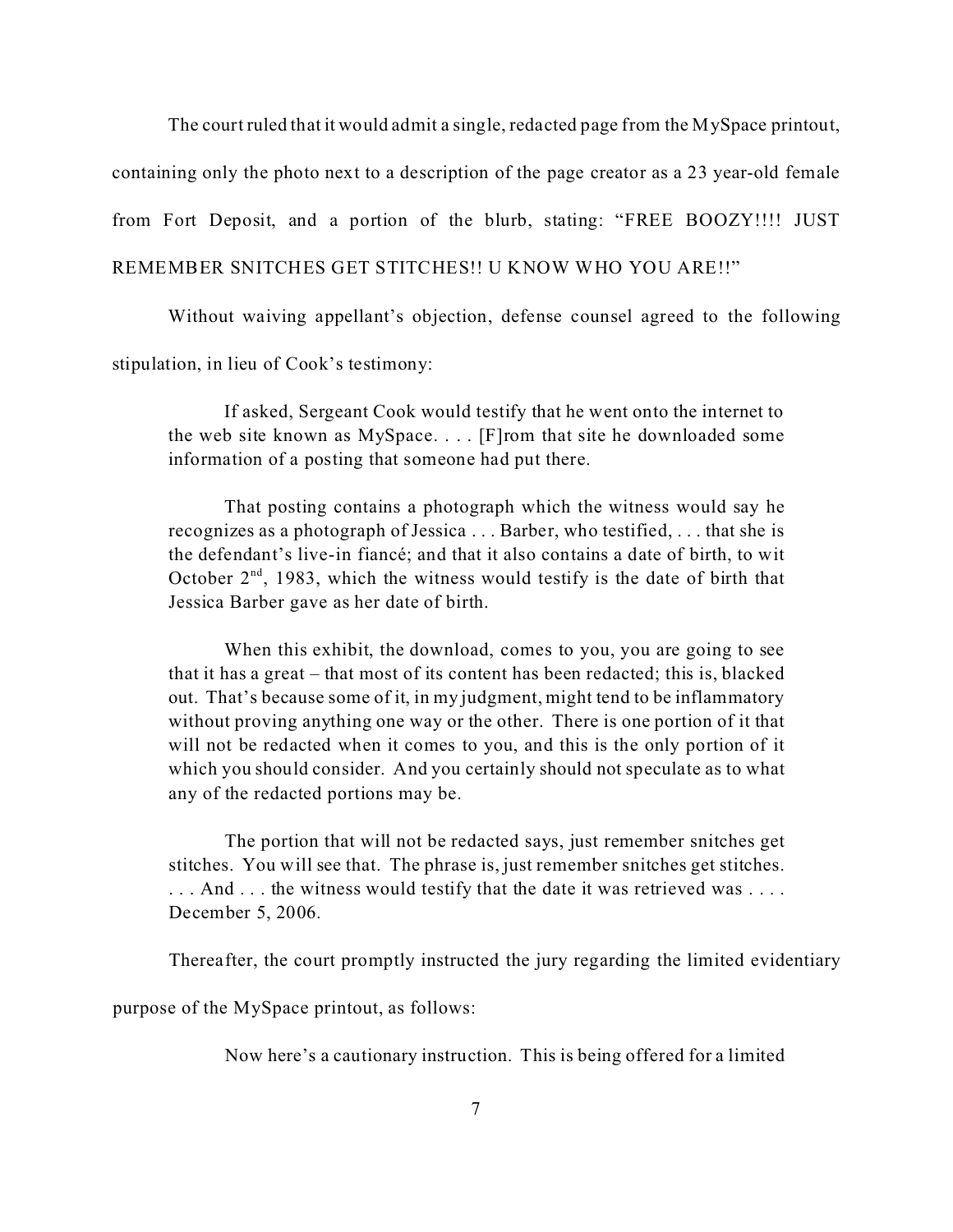purpose. The limited purpose is for such weight as you choose to give it. That's completely up to you. You will hear me say several times when I [instruct] you that I'm going to be instructing you as to the law on various things. It's for you to decide what the evidence shows.

And by my instructions and my cautionary instruction now you should not assume that I am implying one thing or another as to how much weight or what the evidence shows. That's completely up to you.

But it's being offered for the proposition that this corroborates what Dennis Gibbs said about being threatened by the defendant's girlfriend. Now you can decide whether it corroborates that or not. You can decide what that means in the context of Mr. Gibbs' testimony. That's completely up to you. I'm not implying anything in that regard.

But that's the limited purpose for which this evidence is being offered. It should be considered on nothing but that purpose. Now you may decide that it corroborates Mr. Gibbs. You may decide it does not corroborate Mr. Gibbs. If you find that it corroborates Mr. Gibbs, then you still have to evaluate the rest of Mr. Gibbs' testimony. That's completely up to you.

But that's the only purpose it [sic] going offered for, because Gibbs said that he was threatened by the defendant's girlfriend; and the [S]tate is offering this for the sole purpose of showing that on this web site as of December 5, 2006, a statement is made, just remember snitches get stitches.

The defense did not present any testimonial evidence. But, it introduced various

documents.

During the court's instructions to the jury, the judge reviewed the stipulations. He stated, in part: "And that Sergeant Cook went online to the Web site My Space and downloaded an entry there, redacted version of which is in evidence, and that he would have testified that there was a photo there of Miss Barber."

In closing argument, the State relied upon the MySpace page to explain the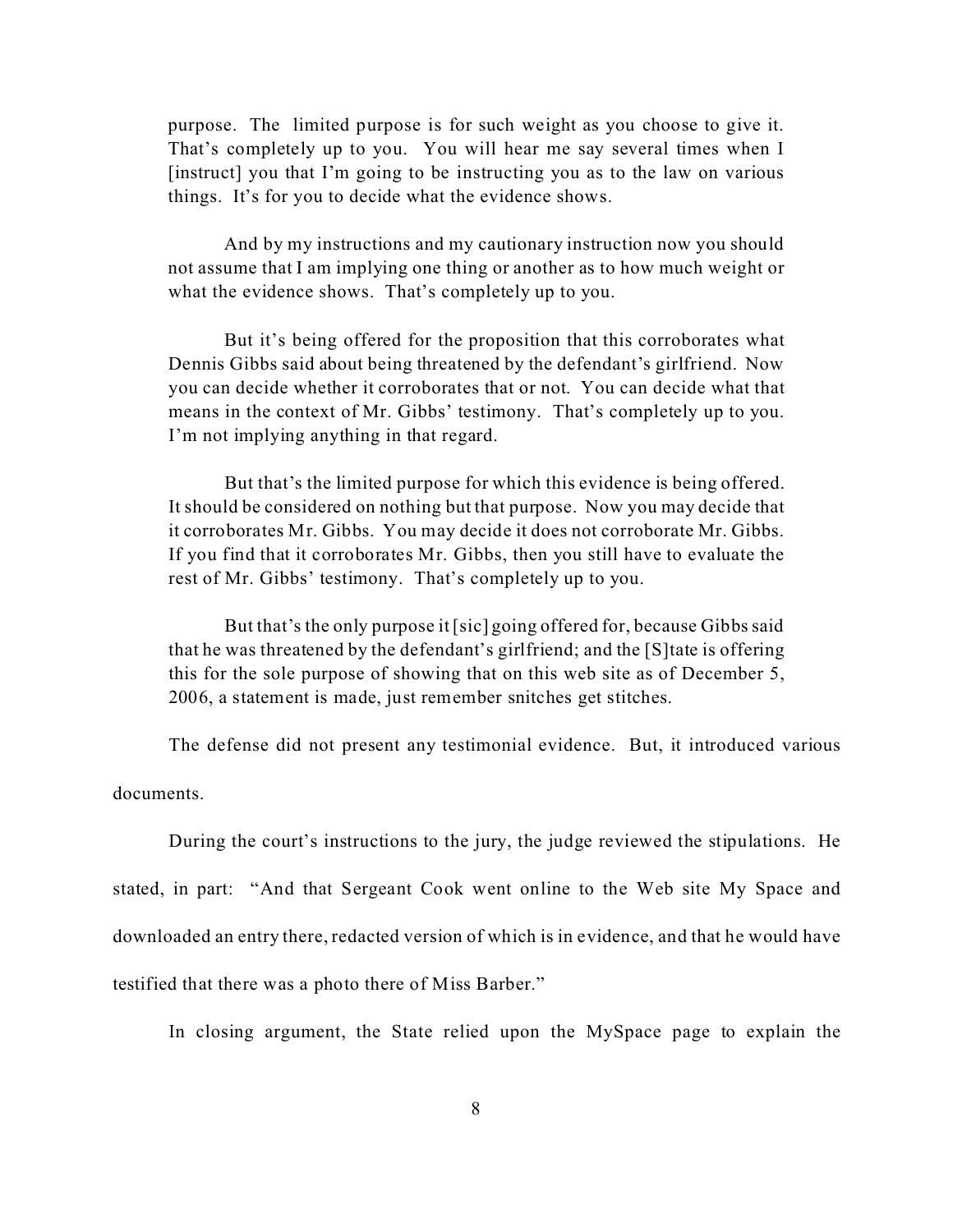inconsistencies in Gibbs's testimony. After referring to Gibbs's claim that Ms. Barber

threatened him before the first trial, the prosecutor said:

Mr. Gibbs said, That's the reason that my testimony at that trial wasn't consistent with my testimony at this trial. Now, is that believable, that statement from him? I suggest to you it is. . . . Sergeant Cook told you that he went online and went to a website called My Space and found a posting that had been placed there by the defendant's girlfriend, Jessica Barber, recognized her picture, able to match up the date of birth on the posting with her date of birth, and the posting includes these words, "Free Boozie. Just remember, snitches get stitches. You know who you are."

In closing argument, the defense argued, in part:

And I suggest to you, ladies and gentlemen, that [Gibbs] said in court last time under oath, and he told you, that he never even saw Antoine Griffin go into the bathroom. He was standing by the bar when the shots were fired. That's what he told another court under oath. He told you this time that George Griffin did not go into the bathroom. He told the police and someone else that George Griffin did go into the bathroom. And he tells you that his inconsistencies and his lying under oath either today or back in August of '06 was because he was fearful.

In rebuttal, the State responded:

Now, were there inconsistencies between Mr. Gibbs' testimony at the August 2006 trial and this trial? Absolutely. Absolutely. I don't in any way pretend there weren't, and I talked to you a while ago about why that was. . . . Well, first, folks, remember . . . the stipulation that we had regarding Sergeant Cook's testimony about that page that it was only December of '06 that Sergeant Cook found the page. There's no evidence whatsoever of when the page was created. Could have been before August 2006. Maybe it wasn't. But even if it wasn't, folks, it's not the date of creation of the page or the date of finding of the page by Sergeant Cook that's important. What's important is the state of mind evidenced by the person to whom the page relates, and that person was Jessica Barber, the defendant's girlfriend, and the state of my [sic] evidence by that page is snitches get stitches. Just what Gibbs told you in regard to his explanation of why his testimony at the August 2006 trial was not consistent with his testimony at this trial.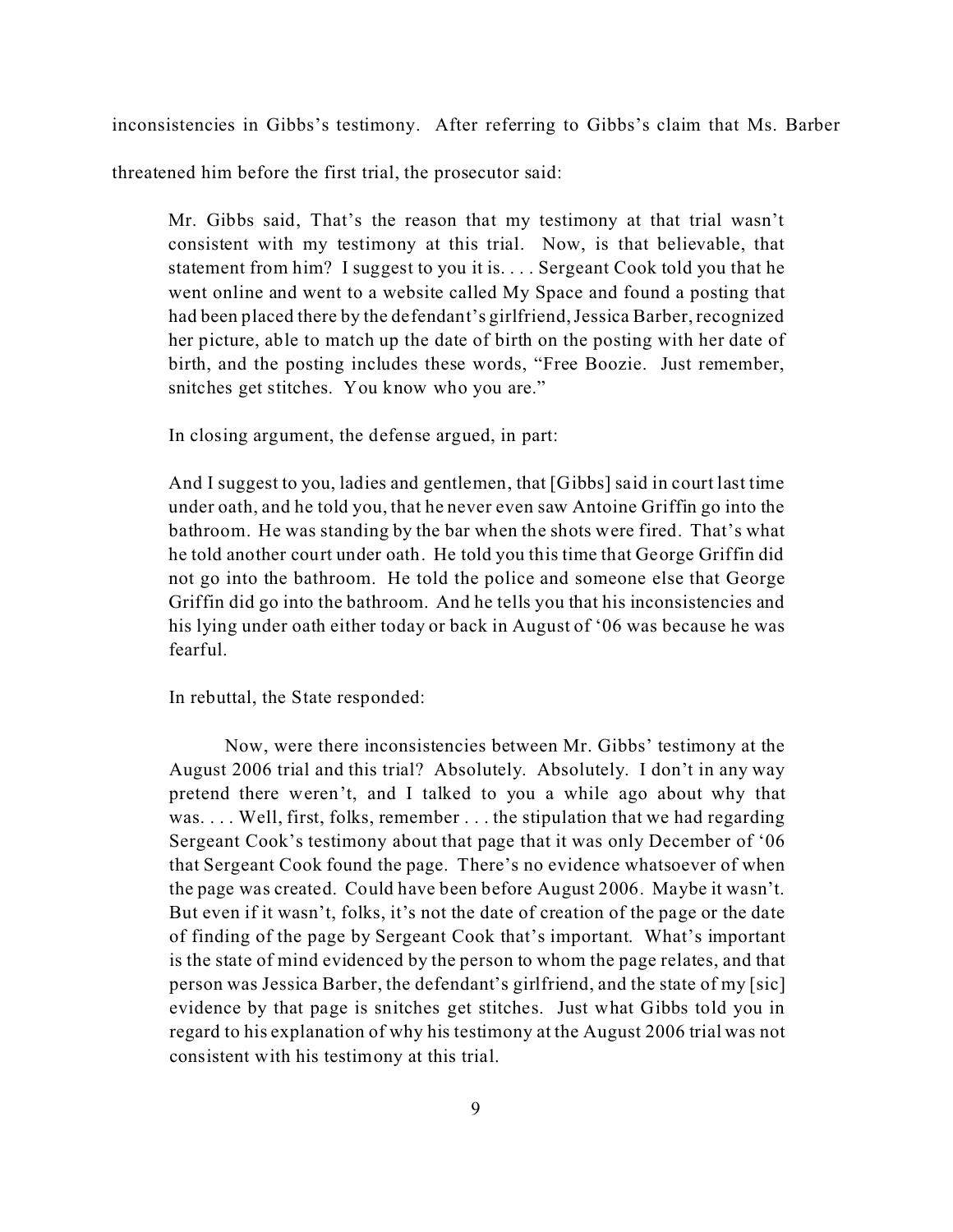**B.**

As noted, appellant contends that the trial court erred in admitting the redacted printout from the MySpace page. He asserts: "The State came nowhere near authenticating the contents of the MySpace page as statements by Barber."

Claiming that it provided adequate authentication under Md. Rule 5-901(b)(4), the State posits: "The foundational evidence the State provided was sufficient to support a reasonable inference by the jury that the printout was what it purported to be – Jessica Barber's MySpace website." Moreover, it contends that the only issue pertains to whether the MySpace page belonged to Barber, because the defense "stipulated to the process by which [the State] obtained the information from the website."

As to the adequacy of the prosecution's authentication, the State points to the content of the profile, which included Ms. Barber's photograph, her date of birth, and the references to her children. Further, it asserts:

Three other considerations support the trial court's determination that the State had offered sufficient authentication evidence. In her testimony, Barber confirmed that Griffin sometimes went by the nickname "Boozy," the name used on the MySpace page. Additionally, Sergeant Cook's testimony should be deemed sufficient given that a MySpace website is a personal profile containing text and image content supplied not by MySpace itself, but rather by the site's individual users. The judge, moreover, provided a detailed limiting instruction clarifying the purpose for which the statement could be used and emphasized that the MySpace page should be afforded only "such weight as [the jurors] choose to give it."

Maryland Rule 5-901 governs authentication. Notably, the authentication concerns attendant to the use of evidence printed from a social networking Web site such as MySpace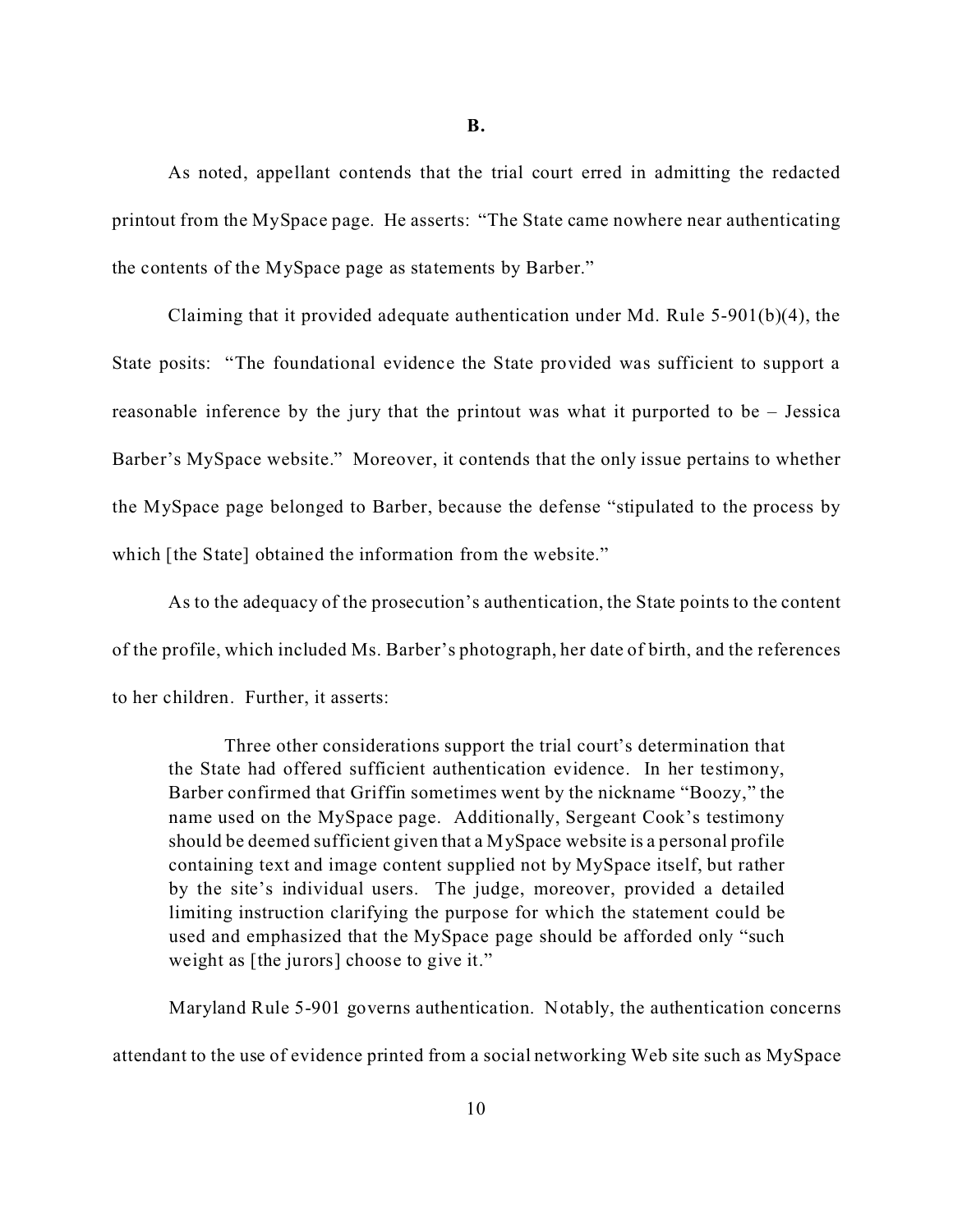is a topic on which there is no Maryland precedent and scant case law from other jurisdictions.

Under Rule 5-901(a), "[t]he requirement of authentication or identification as a condition precedent to admissibility is satisfied by evidence sufficient to support a finding that the matter in question is what its proponent claims." Moreover, Md. Rule 5-901(b)(4) provides, "[b]y way of illustration," that "[c]ircumstantial evidence, such as appearance, contents, substance, internal patterns, location, or other distinctive characteristics," may be sufficient to establish "that the offered evidence is what it is claimed to be." *See, e.g., Knoedler v. State*, 69 Md. App. 764, 772-74 (1987) (holding that telephone conversations were admissible where direct or circumstantial evidence was presented "'to establish the identity of the other person to the conversation,'" and noting that "[s]uch authentication can be found either from evidence that the witness was familiar with and recognized the voice of the alleged caller, or, in the absence of such recognition, 'sundry circumstances . . . .'") (citations omitted).

Whether there is sufficient authenticating evidence to admit a proffered document is a preliminary question to be decided by the court. *See* Md. Rule 5-104(a). The court must make its threshold determination of whether there is sufficient authenticating evidence on the basis of admissible evidence that the jury may later consider in making its ultimate determination of authenticity. *See Lorraine v. Markel Am. Ins. Co.*, 241 F.R.D. 534, 539-40 (D. Md. 2007) (construing and applying analogous federal rules in determining admissibility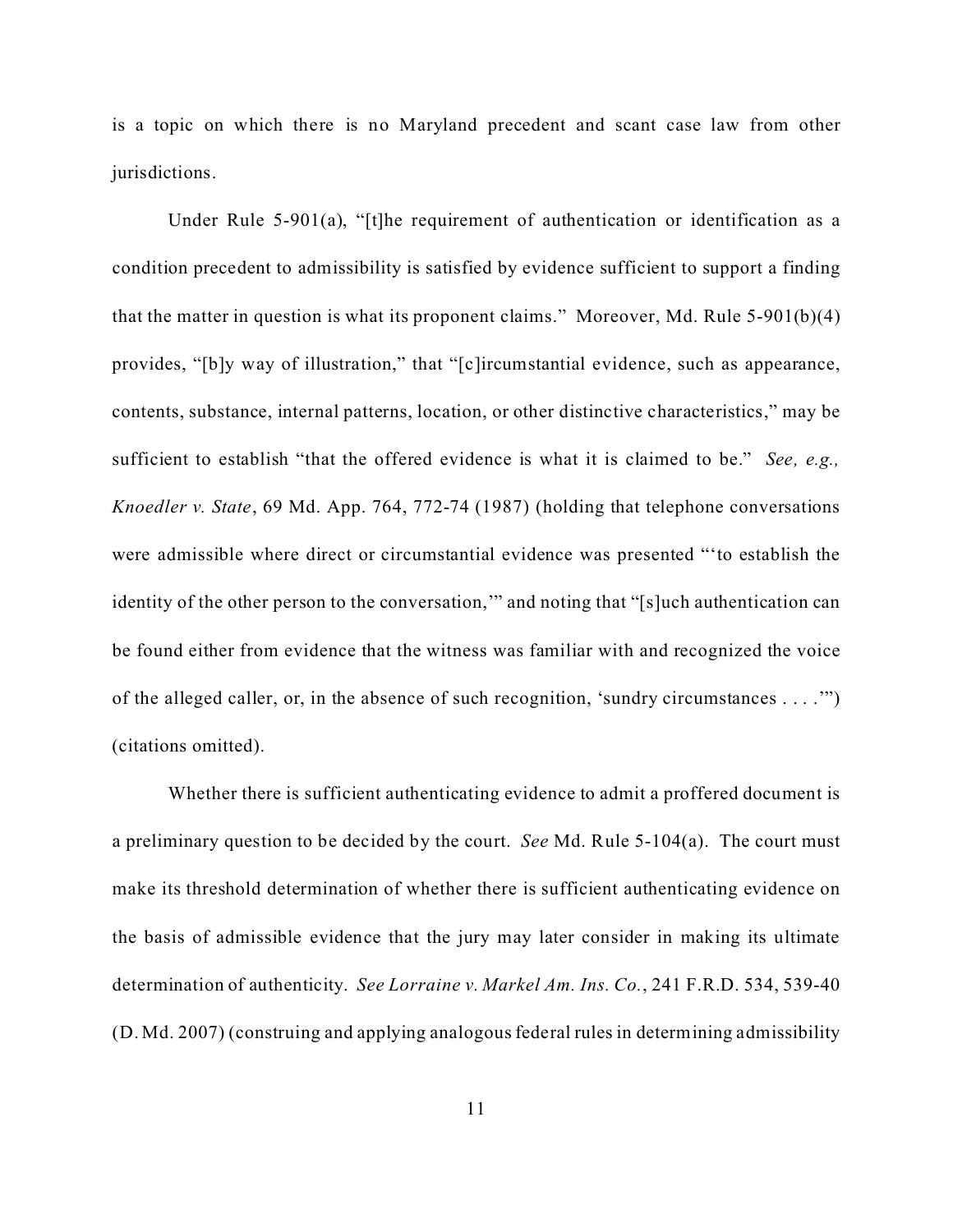of electronic communications). However, "the burden of proof for authentication is slight, and the court 'need not find that the evidence is necessarily what the proponent claims, but only that there is sufficient evidence that the *jury* ultimately might do so.'" *Dickens v. State*, 175 Md. App. 231, 239 (2007) (quoting *United States v. Safavian*, 435 F. Supp. 2d 36, 38 (D.D.C. 2006)) (emphasis in *Safavian*). When a proponent makes a prima facie showing that a proffered document is genuine, the "'writing or statement comes in, and the ultimate question of authenticity is left to the jury.'" *Gerald v. State*, 137 Md. App. 295, 304 (citation omitted), *cert. denied*, 364 Md. 462 (2001). We review a decision to admit such evidence for abuse of discretion. *Id.* at 305.

As indicated, this case involves a profile posted on a social media networking site, MySpace. Such Web sites, which include Facebook, LinkedIn, Plaxo, and Twitter, are increasingly popular vehicles for the dissemination of personal information posted on individualized profiles. Social media Web sites offer users multi-faceted avenues to "network" with fellow users, along with control over the content of their profiles.<sup>4</sup> The Court

<sup>4</sup> In a recent article by information technology engineers, the authors stated:

In April 2009, Facebook announced that it had over 200 million active users worldwide. In the same month, Twitter, the new kid on the social networking block, reached over 14 million users in the United States. LinkedIn claims over 48 million members worldwide and Plaxo over 40 million. MySpace, once the 800-pound gorilla of this new world, has fallen from favor with Internet users. Still, according to TechCrunch, it has an impressive 125 million users globally. These networks are rapidly becoming a part of everyday life to an increasing number of people, but if any of the sites (continued...)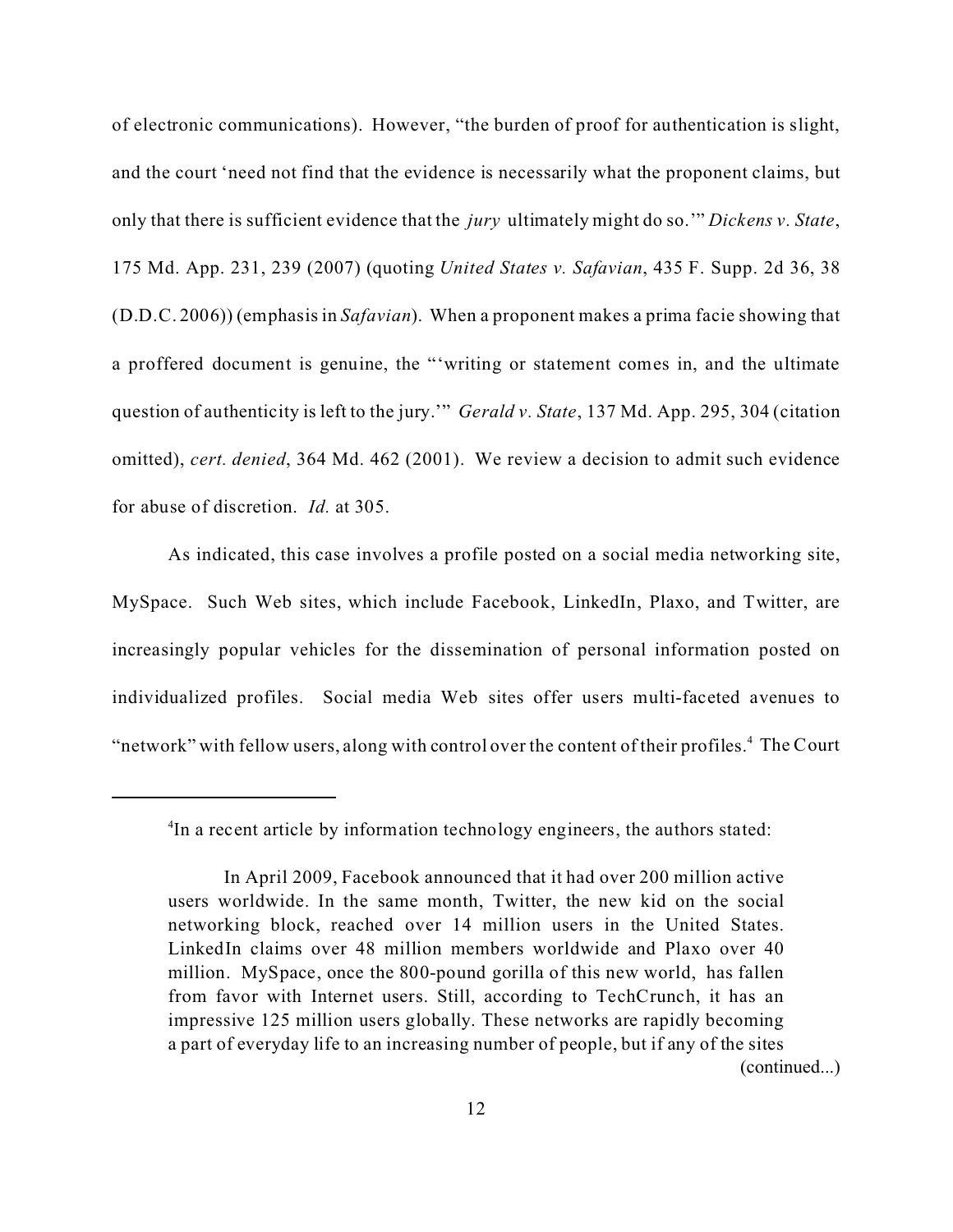of Appeals explained in *Independent Newspapers, Inc. v. Brodie*, 407 Md. 415, 424 n.3 (2009): "Social networking sites and blogs are sophisticated tools of communication where the user voluntarily provides information that the user wants to share with others. . . . The user can choose what information to provide . . . ." Moreover, the *Brodie* Court recognized that these Web sites offer users the opportunity to post messages for the world to see, as well as the option "to tightly control the dissemination of [posted] information." *Id.*<sup>5</sup>

Typically free to users, social networking sites "can serve as an online newsletter or as a personal journal – where an individual can post concerns, ideas, opinions, etc. – and it can contain links to web sites or can use images or video." *Id.* at 424. But, in the absence of limitations imposed by the user, "whatever is posted [is] available to the world at large." *Id.* at 424 n.3. Moreover, the development of Web sites like YouTube allows users to upload streaming video, so that personal statements may be recorded and disseminated. Thus, such online networking communities have led to an expanding universe ofshared information, and have been aptly characterized as "soda fountains for the twenty-first century." *See*, *e.g.,* John

<sup>4</sup> (...continued) listed above are unfamiliar to you, just take a look at their Wikipedia entries.

Sharon Nelson et al., *The Legal Implications of Social Networking*, 22 REGENT U.L.REV. 1, 1-2 (2009/2010) (footnotes omitted).

 ${}^{5}$ For an informative description of various forms of Internet communication, including e-mails, instant messaging, blogs, chatrooms, and discussion forums, *see Brodie*, 407 Md. at 422-25. In *Brodie,* the Court said, 407 Md. at 423: "Blogs, chatrooms and discussion forums constitute a different category of Internet communications, in which users often post statements to the world at large without specification."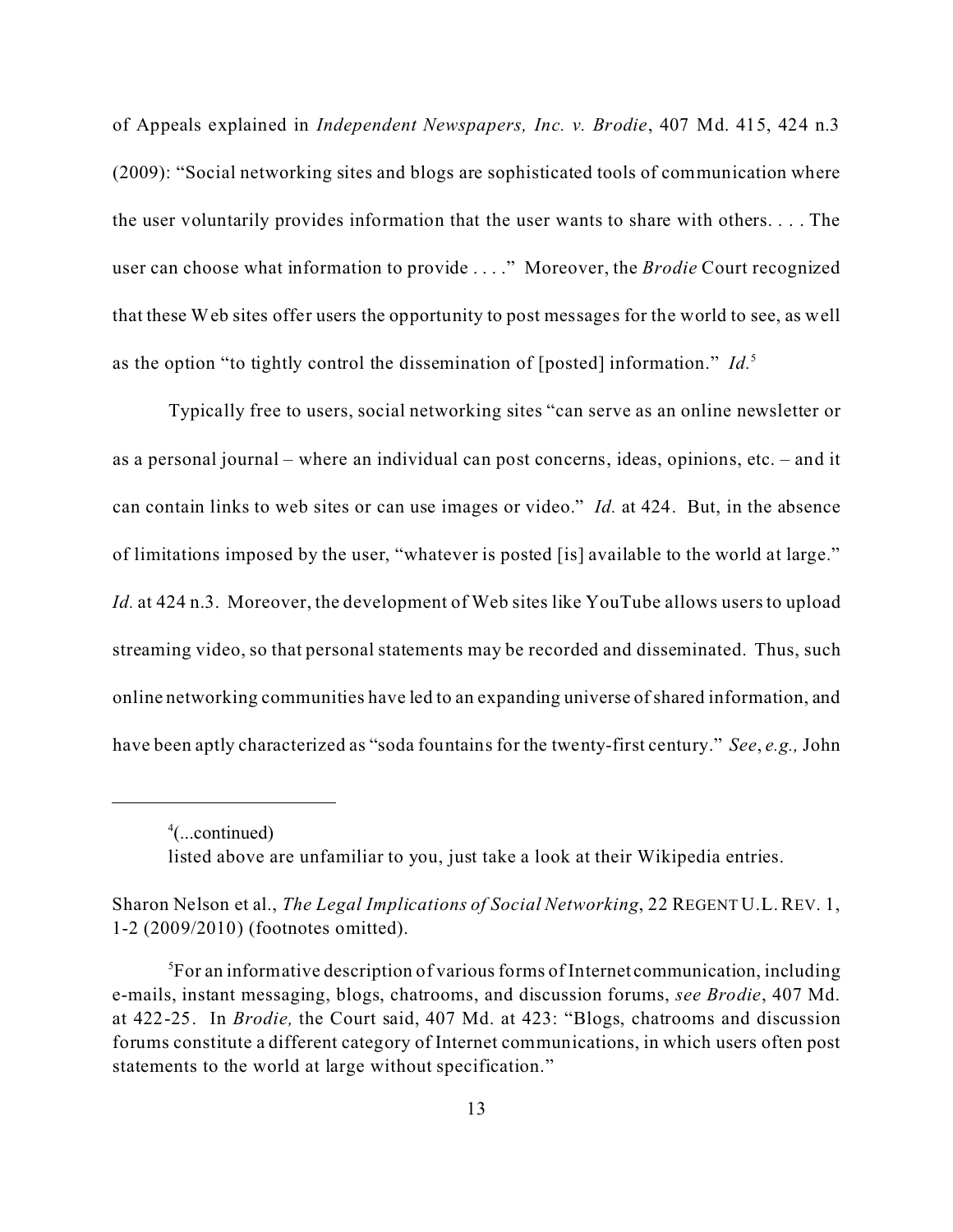S. Wilson, *MySpace, Your Space, or Our Space? New Frontiers in Electronic Evidence*, 86

OR. L. REV. 1201, 1219-24 (2007) (reviewing the history of social networking sites).

With respect to MySpace, the particular social media Web site at issue here, one court

has explained, using MySpace's own words:

MySpace is "an online community that lets you meet your friends' friends." Most aptly described as a social networking site, individuals can create "profiles" listing their interests in books, television, music, movies, and so forth, as well as posting pictures, music, and videos. MySpace allows its members to control who can view the entirety of their "profile." On all "profiles," certain information is displayed to other members and visitors that "allows our users to identify each other and expand their network of friends." MySpace users have a choice to make their "profiles" public or private. For example, if a member wishes to restrict public access to her "profile," she may make it viewable to only those that she has accepted as friends, but information such as the member's photo and first name are still displayed for public view.

*A.B. v. State*, 885 N.E.2d 1223, 1224 (Ind. 2008) (footnotes and citations omitted).

The design and purpose of social media sites make them especially fertile ground for "statements involving observations of events surrounding us, statements regarding how we feel, our plans and motives, and our feelings (emotional and physical)[.]" *Lorraine,* 241 F.R.D. at 569. For that reason, both prosecutors and criminal defense attorneys are increasingly looking for potential evidence on the expanding array of Internet blogs, message boards, and chat rooms. *See, e.g.*, Nelson, *supra*, at 13 ("It should now be a matter of professional competence for attorneys to take the time to investigate social networking sites."); Seth P. Berman et al., *Web 2.0: What's Evidence Between "Friends"?*, 53 B.B.J. 5, 6 (Jan/Feb 2009) (social networking sites "may record people's thought processes and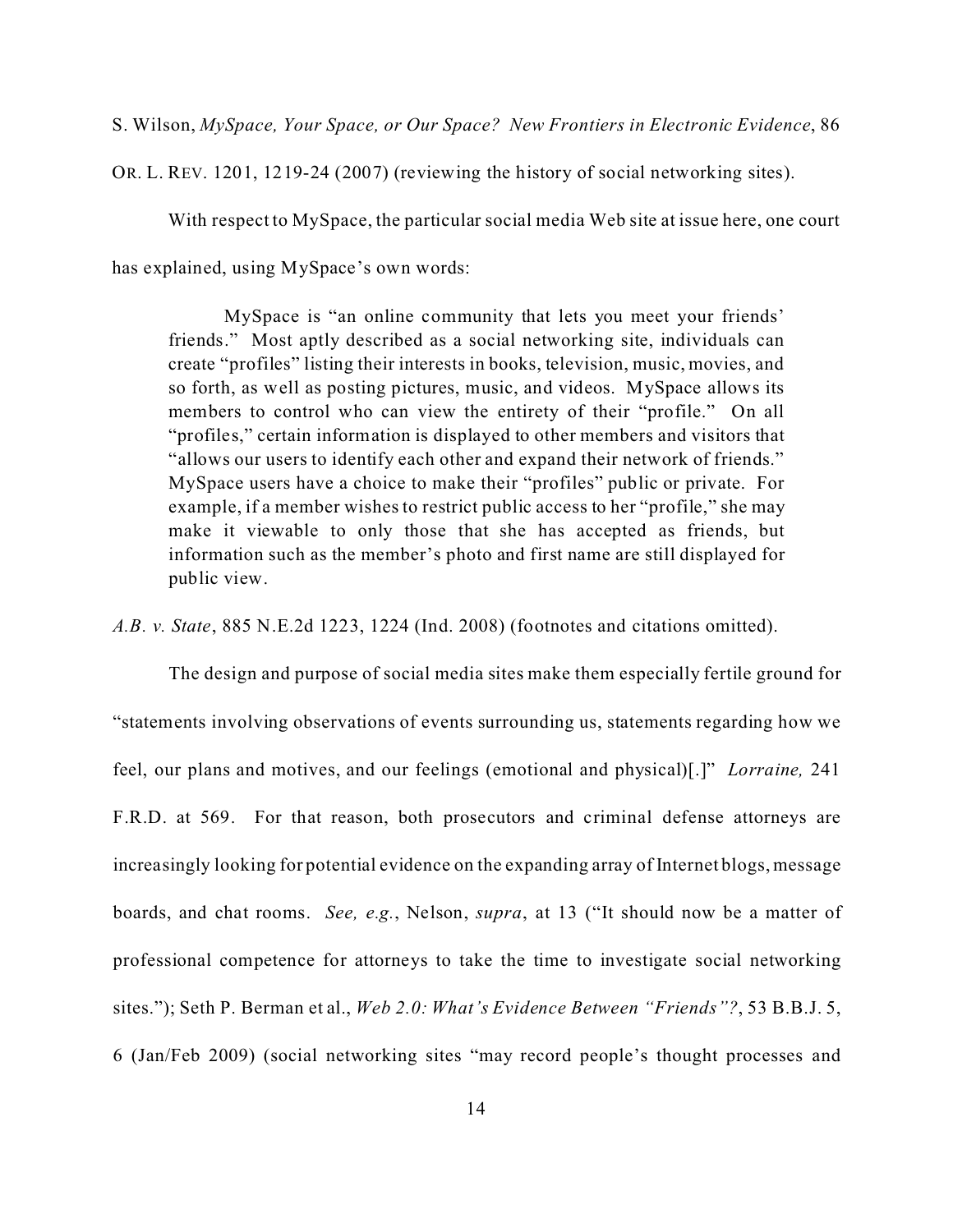impressions in unguarded moments, exactly the sort of evidence that can be invaluable during litigation"); Kathrine Minotti, *Evidence: The Advent of Digital Diaries: Implications of Social Networking Web Sites for the Legal Profession,* 60 S.C. L. REV. 1057, 1059-61, 1066- 68, 1071-73 (2009) ("Prosecutors are gathering information from social networking web sites for evidence. . . .").

As indicated, users of social media Web sites, blogs, chat rooms, and discussion forums may post messages anonymously or under pseudonyms. *See* Wilson, *supra*, at 1220. The Court observed in *Brodie*, 407 Md. at 425: "Since the early 1990's, when Internet communications became available to the American public, anonymity or pseudonymity has been a part of the Internet culture."

The MySpace profile at issue here illustrates that a user "can choose not to provide" the user's real name. *See id.* at 424 n.3. Instead, users may join the online community anonymously, by registering under password and user names that are self-selected and confidential.<sup>6</sup> Access to the profile may be obtained by logging in on the Web site with the confidential user name and password. Other social networking site features preserve the veil of anonymity or pseudonymity, by allowing members to communicate electronically using their chosen screen names, both via private message sent to other members, as an alternative to traditional e-mail in which "users generally know with whom they are communicating[,]" *id.* at 422, and via an "in-house" instant messaging option that allows members to conduct

<sup>6</sup>The name that is publicly displayed on the profile is known as a screen name.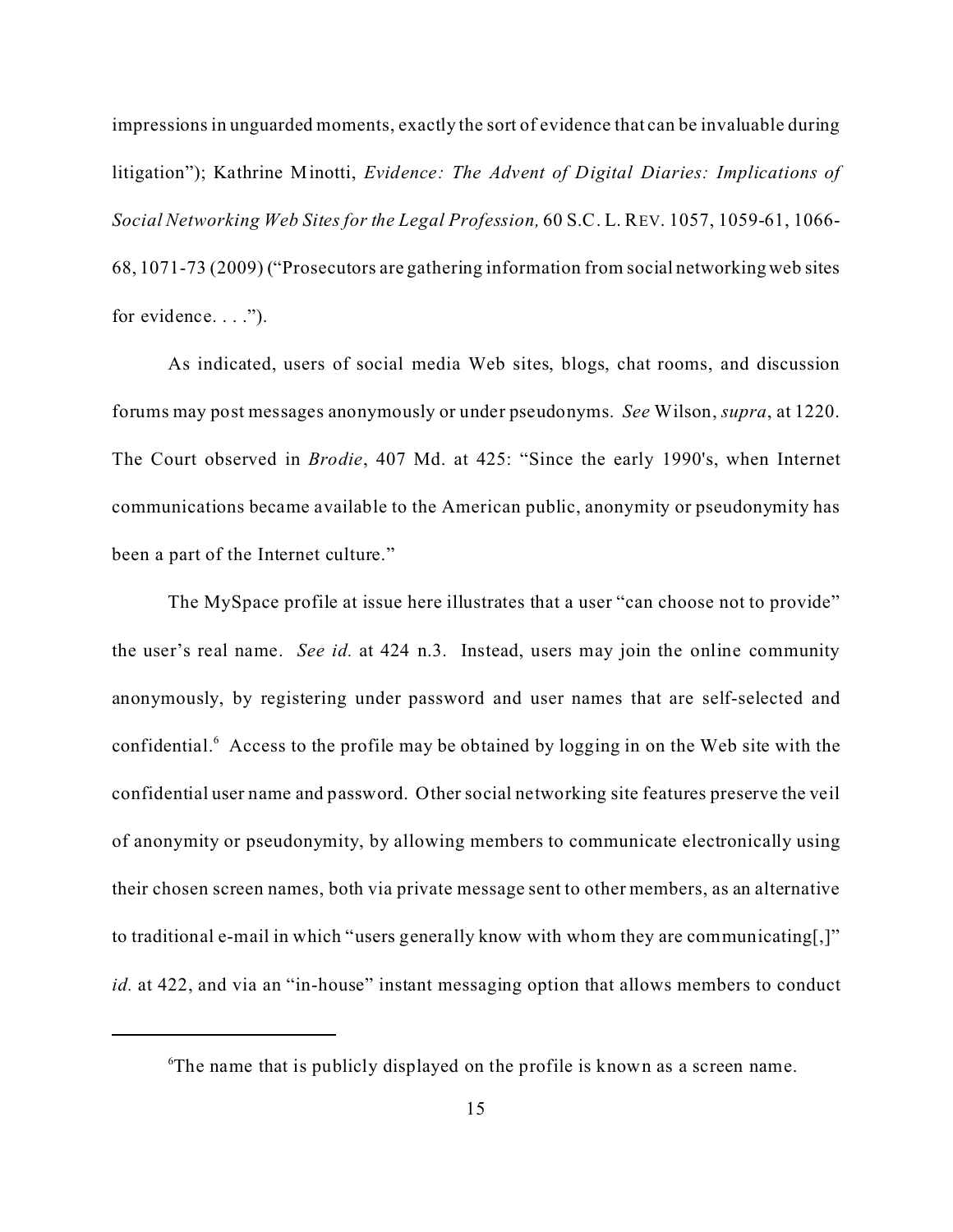real-time "chats" with other members, by use of their screen names. *See* Wilson, *supra*, at 1220.

In *Brodie,* 407 Md. at 419, the Court held that a company that commissioned an Internet forum allowing participants to post messages under screen names could not be required to identify those participants in the circumstances of that case. In doing so, the Court recognized the increasing difficulty in ascertaining the identity of a person posting a message on an Internet site under a screen name. *Id.* at 424-25. Recounting the development of anonymous communications on the Internet, the Court said, *id.* at 425-27:

Generally, first exposure to communications on the Internet was through the use of a dial-up online access providers, such as America Online ("AOL") or Prodigy. These online access providers permitted subscribers to choose "screen names" to represent their online identities. When users logged-on using their screen names, they reached a home page presenting them with a host of communications services --from e-mail to chatrooms to instant messaging to forums --all of which were provided by the online access provider and all of which were accessed by using the online access provider's screen name. Thus, for example, under the AOL regime, an account held by John Smith might have had the screen name/log-in of "Jsmith1417," the e-mail address of "Jsmith1417@aol.com," and any statement posted in a chatroom, during an instant message exchange or in a forum, would be posted under the screen name "Jsmith1417." Under this configuration, subscribers enjoyed a degree of anonymity, because they were permitted to use a screen name wholly distinct from their real name, but their screen names also were easily traceable, because they were linked to an Internet access account.

Full-service online access providers, like AOL or Prodigy, presently no longer dominate the Internet communications market, and at-home access to the Internet is often achieved through broadband services, provided by local cable or phone companies. These broadband companies, unlike former online access providers, usually do not require the registration of a screen name and generally provide Internet access without any other services. Most communications services, moreover, such as those that provide e-mail, instant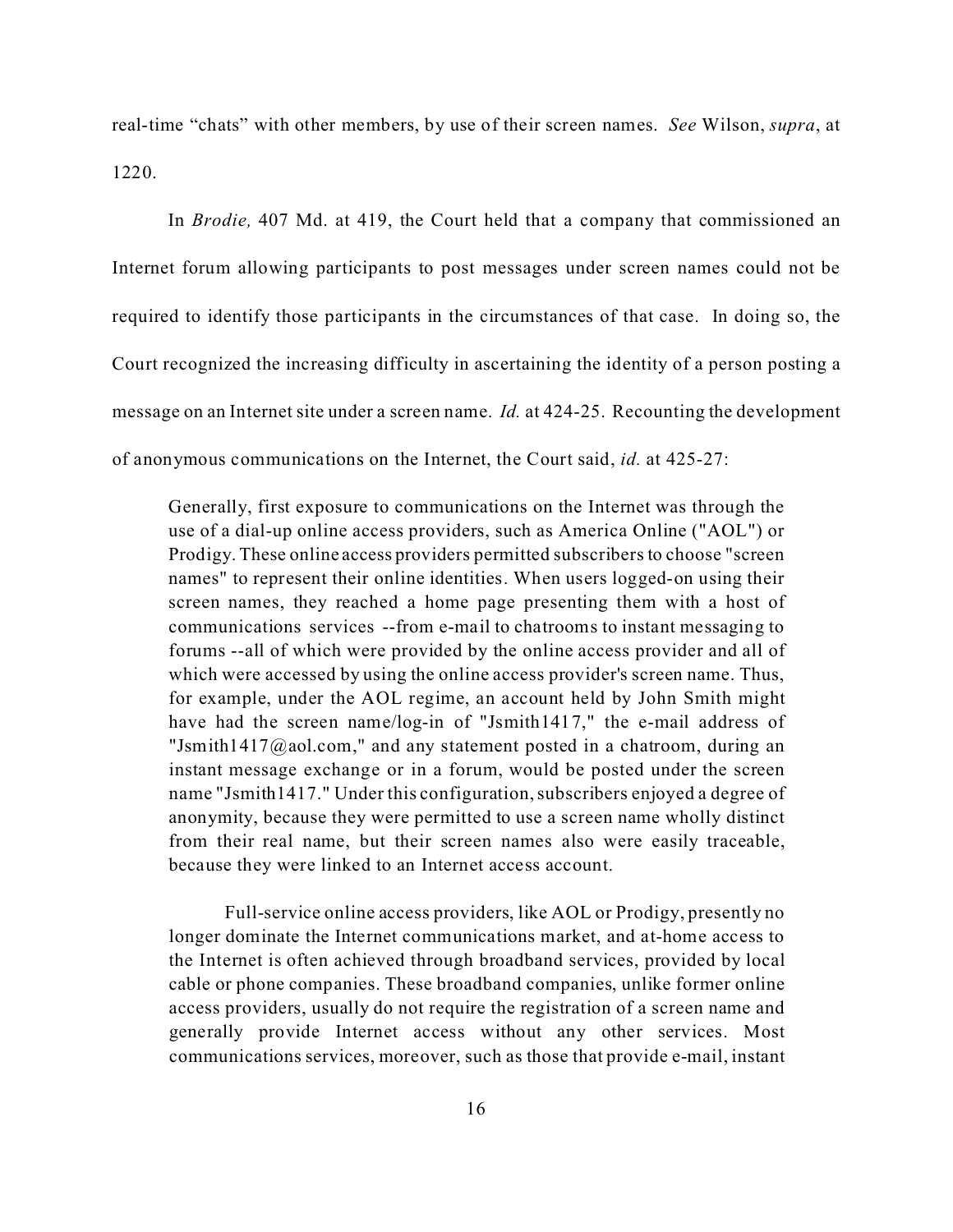messaging, chatrooms or forums, are accomplished through a website hosted by a third-party on the World Wide Web. Thus, today, the hypothetical Internet user John Smith might gain access to the Internet through his local cable company, might obtain the e-mail address JSmith1747 over the World Wide Web through Google's "gmail," or a like service, and might participate in an Internet forum regarding a topic of interest under the registered username "crazyCOAcommentator." When registering for this forum, John Smith might even obfuscate his true identity, making it even more difficult to trace his statements to him. In short, **unlike former days when a user's posts were easily traceable through the online access provider's billing records, today, the World Wide Web host of an e-mail, instant messaging, forum or chatroom service obtains only as much information about an individual as it requires for registration,** and even then, there are few checks to ensure the validity and accuracy of that information. (Emphasis added; footnotes omitted.)

The anonymity features of social networking sites may present an obstacle to litigants seeking to authenticate messages posted on them. *See, e.g.,* Paul W. Grimm et al., *Back to the Future: Lorraine v. Markel American Insurance Co. and New Findings on the Admissibility of Electronically Stored Information*, 42 AKRON L. REV. 357, 370-71 (2009) ("Chat room and text or instant messaging 'dialogues' . . . pose unique challenges to authentication due in large part to the fact that they typically are created by parties using anonymity-protecting 'screen names' on websites where the host cannot be assumed to know the content."). That is the issue we encounter here: whether the State adequately established the author of the cyber message in question.

Despite the pervasive popularity of social networking sites and their potential as treasure troves of valuable evidence, Maryland appellate courts have not yet addressed the issue of authenticating anonymous or pseudonymous documents printed from social media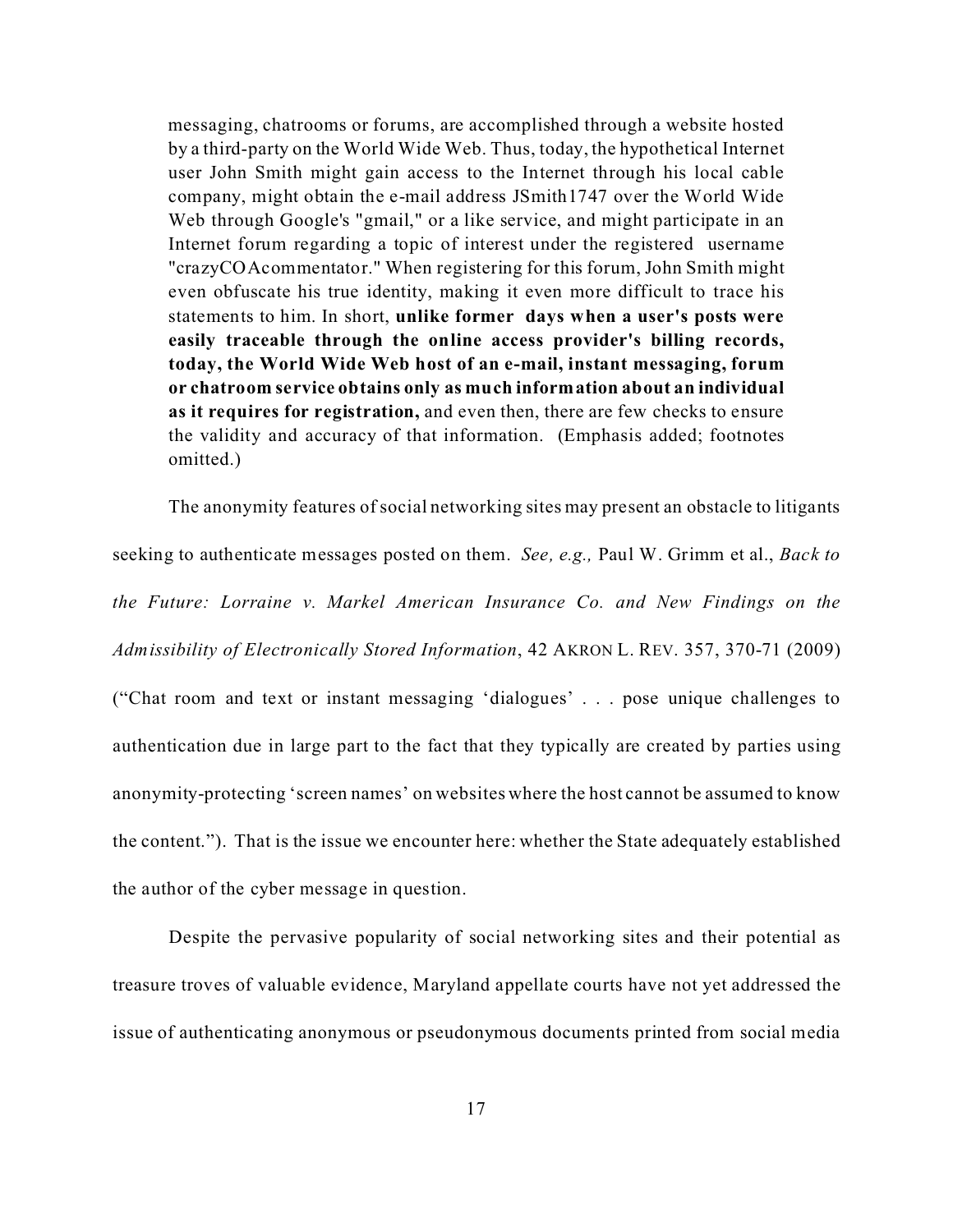Web sites. Notably, neither the Maryland Rules of Evidence nor the Maryland Rules of Procedure specifically address the authentication of such evidence. Perhaps this is because courts that have generally considered the issue of authentication of electronic communications have concluded that they may be authenticated under existing evidentiary rules governing authentication by circumstantial evidence.

In the leading case of *Lorraine v. Markel Am. Ins. Co.*, 241 F.R.D. 534 (D. Md. 2007), Magistrate Judge Paul Grimm, a noted authority on electronic discovery, offered wellreasoned methods to authenticate various types of electronically stored information, including e-mails, text messages, chat room logs, and "Internet Website Postings." Although *Lorraine* recognized that such evidence "may require greater scrutiny than that required for the authentication of 'hard copy' documents,  $[1]$ " the court suggested that the existing rules governing authentication provide an adequate analytical framework to determine the admissibility of such evidence. *Id.* at 542-43.

In particular, the *Lorraine* Court cited Federal Rule of Evidence 901(b)(4), the federal analogue to Md. Rule 5-901(b)(4), as "one of the most frequently used to authenticate e-mail and other electronic records." *Id.* at 546. It observed: "'[T]he characteristics of the offered item itself, considered in the light of circumstances, afford authentication techniques in great variety,' including authenticating an exhibit by showing that it came from a 'particular person by virtue of its disclosing knowledge of facts known peculiarly to him[.]'" *Id.* (quoting FED. R. EVID. 901(b)(4) advisory committee's note). *See generally* Steven Goode, *The*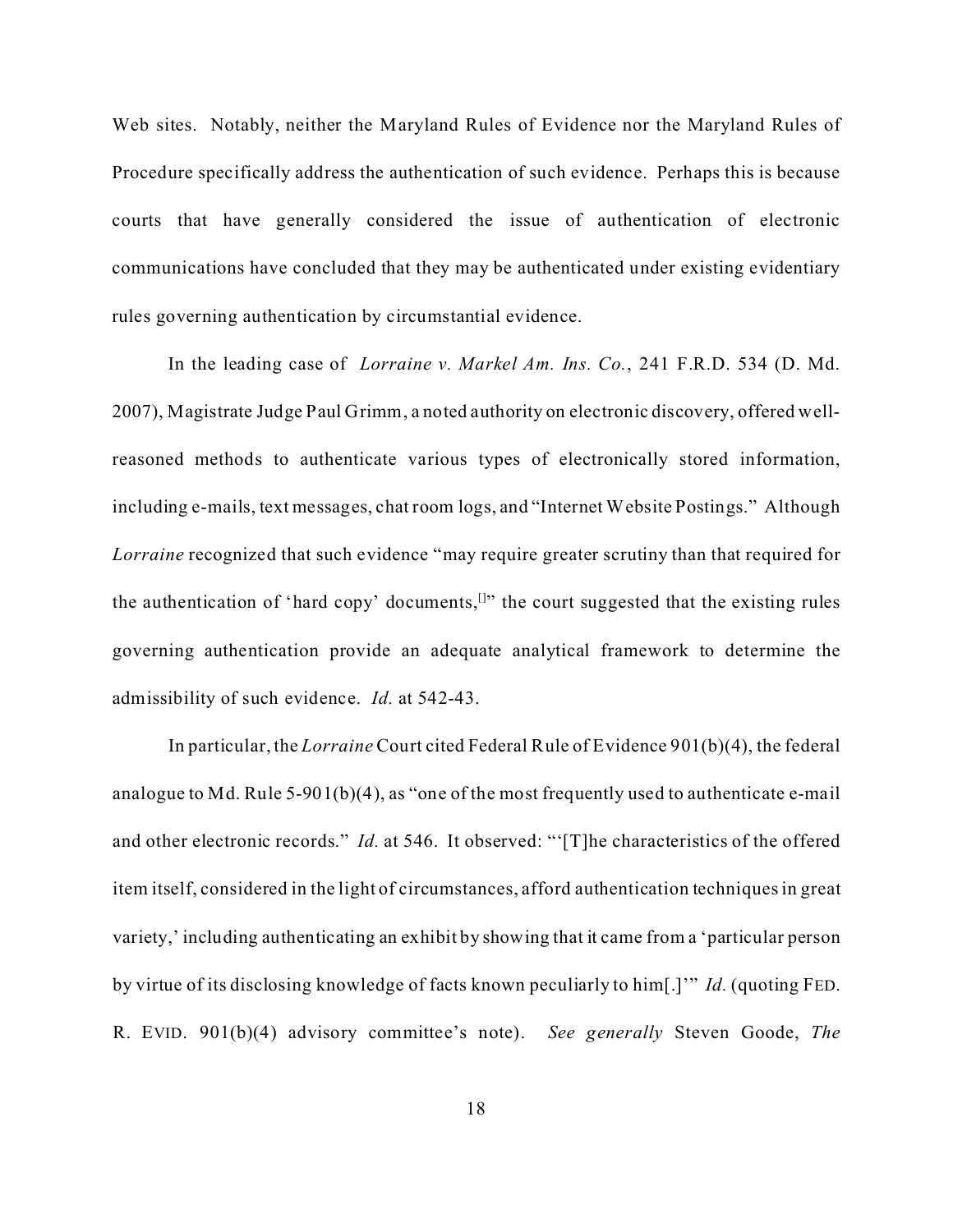*Admissibility of Electronic Evidence*, 29 REV. LITIG. 1, 7 (2009) (explaining why "the existing rules of evidence are adequate to the task of addressing questions about the admissibility of such electronic evidence").

*Dickens,* 175 Md. App. at 241, is also noteworthy. There, we upheld a decision to admit into evidence electronically communicated text messages proffered for the purpose of showing that the sender threatened his estranged wife over a period of time before he murdered her. Applying Rule 5-901(b)(4), we held, *inter alia*, that messages sent to the victim's cell phone, one without a return phone number and two sent by a person identified only as "Doll/M," were sufficiently authenticated as having been sent by the defendant. *Id.* at 239-40. In reaching that conclusion, we relied on circumstantial evidence that two of the messages were sent during a period of time consistent with the time line of criminal events, and that the substantive content of all three messages pointed to the defendant's authorship. *Id.* Of import here, we pointed to references in the individual text messages to the defendant, his wife, their son, and their wedding vows, which indicated that they were sent by the defendant. *Id.*

The rationale of *Dickens* supports our view that Maryland Rule 5-901(b)(4), like its federal counterpart, permits authentication of electronic communications based on the content and the circumstances of those messages. Although we did not explicitly say as much, *Dickens* also suggests that circumstantial evidence may be sufficient to establish authorship of an electronic message without the use of technological data. *See also State v.*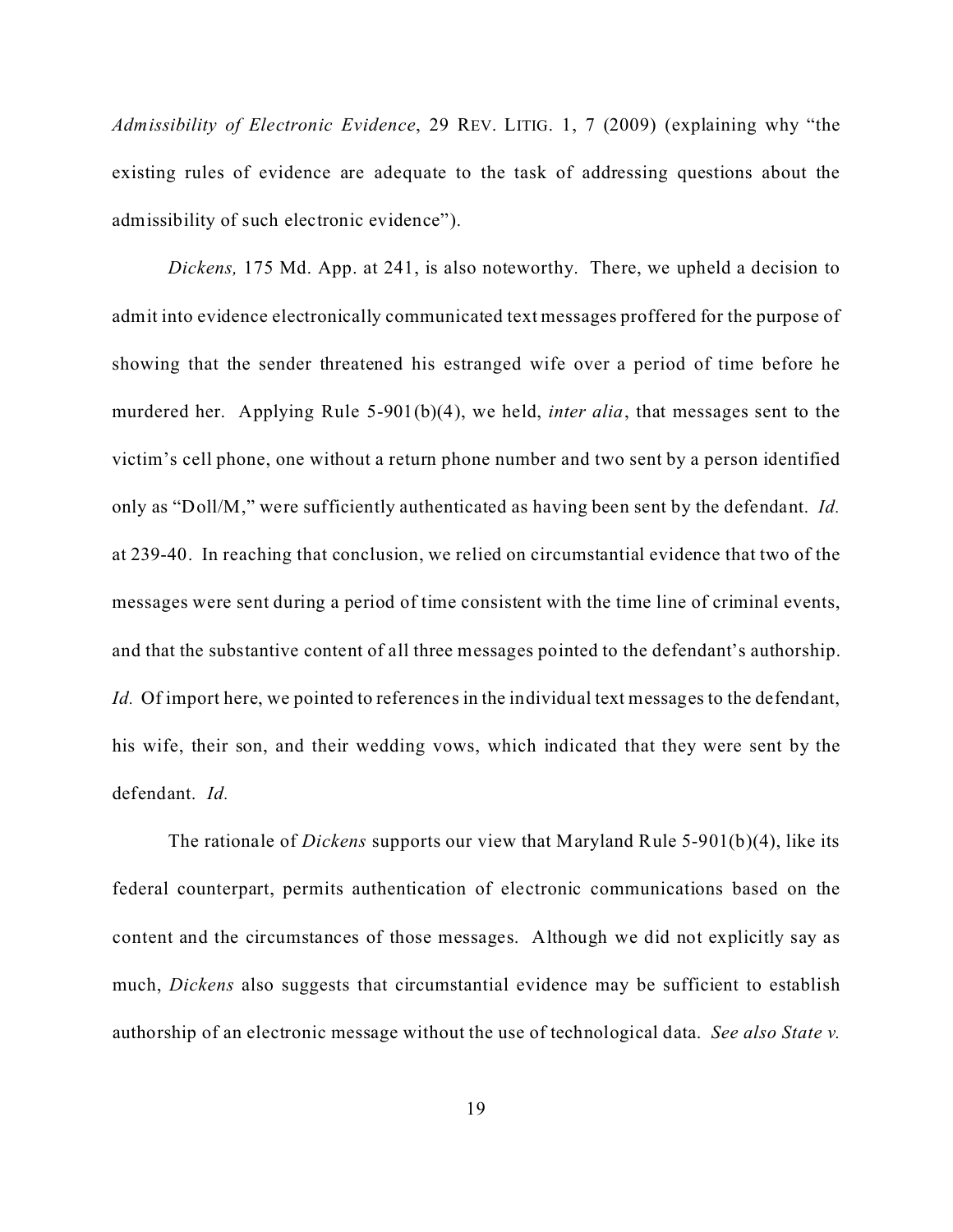*Thompson,* 777 N.W.2d 617, 623 (N.D. 2010) (holding that evidence that recipient of threatening text messages was familiar with the defendant's phone number and distinctive electronic signature was sufficient to authenticate messages as having been sent by the defendant); *Perfect 10, Inc. v. Cybernet Ventures, Inc.*, 213 F. Supp. 2d 1146 (C.D. Cal. 2002) (considering content of e-mails printed from a corporate Web site and attached to authenticating affidavit in granting a preliminary injunction).

We have found only a handful of reported cases involving evidence specifically pertaining to social networking Web sites. *See, e.g., A.B., supra,* 885 N.E.2d 1223 (holding that a juvenile's profane messages criticizing disciplinary actions taken by her former school principal, which she posted on her MySpace profile and on a MySpace group page, were protected political speech); *In re K.W.*, 666 S.E.2d 490, 494 (N.C. Ct. App. 2008) (concluding that victim's statements on her MySpace profile were admissible as prior inconsistent statements to impeach her testimony, but that exclusion was harmless error); *In re T.T.*, 228 S.W.3d 312, 322-23 (Tex. Ct. App. 2007) (involving a termination of parental rights proceeding, in which the court considered a father's statement on his MySpace profile that he did not want children). Our research reveals only one reported decision directly resolving an authentication challenge to evidence printed from a social media Web site. However, it involved a printout of MySpace instant messages rather than a MySpace profile page, and was authored by a trial court; we have not found a reported appellate decision addressing the authentication of a printout from a MySpace or Facebook profile.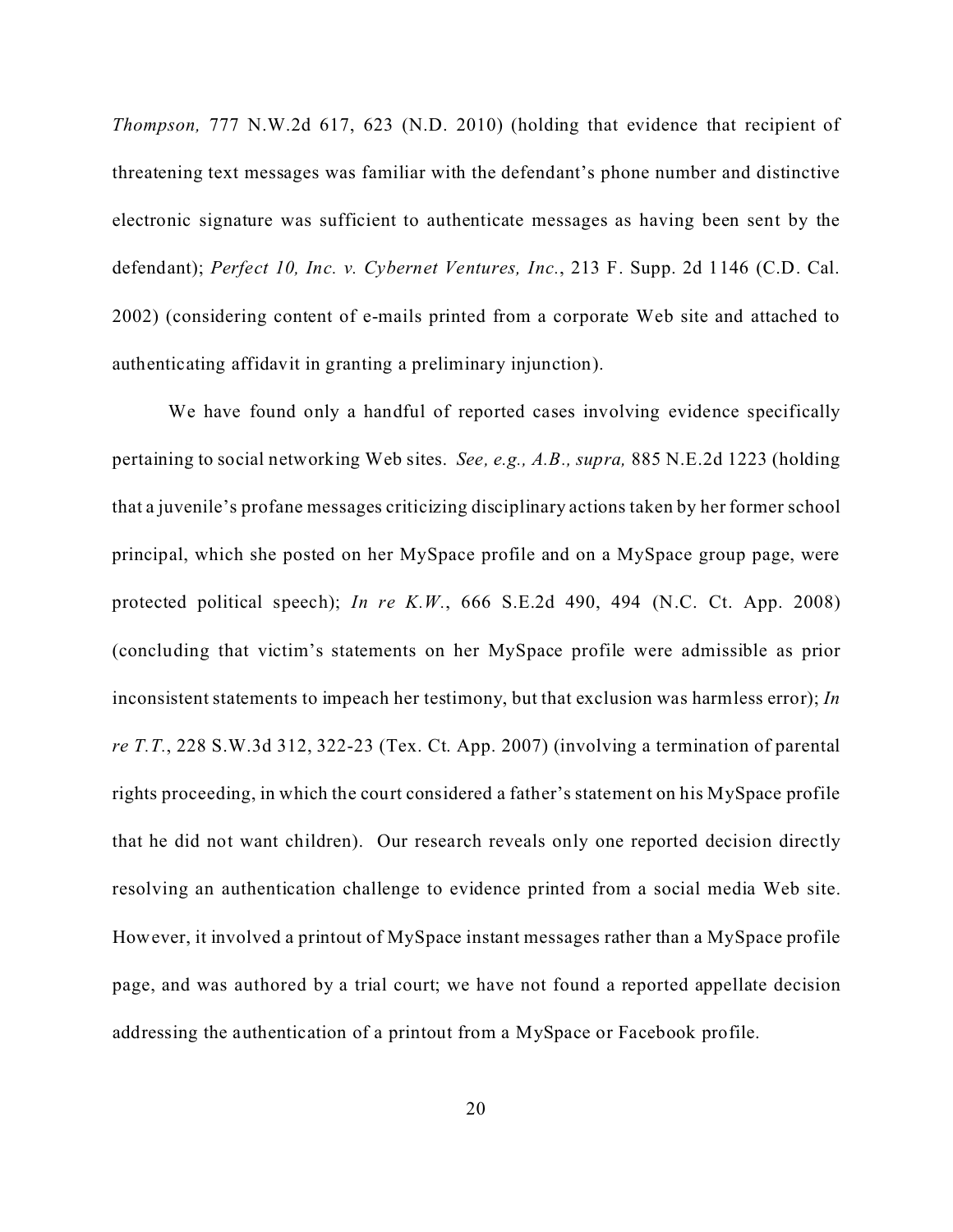In *Ohio v. Bell*, 882 N.E.2d 502, 511 (Ohio C.P. 2008), *aff'd*, No. CA2008-05-044, 2009 Ohio App. LEXIS 2112 (Ohio Ct. App. May 18, 2009), the trial court denied a defense motion to exclude printouts of MySpace instant messages alleged to have been sent to a victim by the defendant under his MySpace screen name. It pointed to the dearth of authority on the "important issue" of authenticating printouts of electronic communications. Moreover, it was not persuaded by the defense complaints "that MySpace chats can be readily edited after the fact from a user's homepage" and that, "while his name may appear on e-mails to T.W., the possibility that someone else used his account to send the messages cannot be foreclosed." *See id.* at 511-12. The trial court emphasized that the evidence required to meet the authentication threshold for admissibility "is quite low--even lower than the preponderance of the evidence," and observed that "[o]ther jurisdictions characterize documentary evidence as properly authenticated if 'a reasonable juror could find in favor of authenticity.'" *Id.* at 512 (citing *United States v. Tin Yat Chin*, 371 F.3d 31, 38 (2d Cir. 2004)).

After reviewing the evidentiary proffers, the court concluded that the MySpace chat logs could be authenticated "through [the alleged victim's] testimony that (1) he has knowledge of defendant's . . . MySpace user name, (2) the printouts appear to be accurate records of his electronic conversations with defendant, and (3) the communications contain code words known only to defendant and his alleged victims." *Id.* Moreover, the court held that "evidence of electronic conversations between defendant and the alleged victims would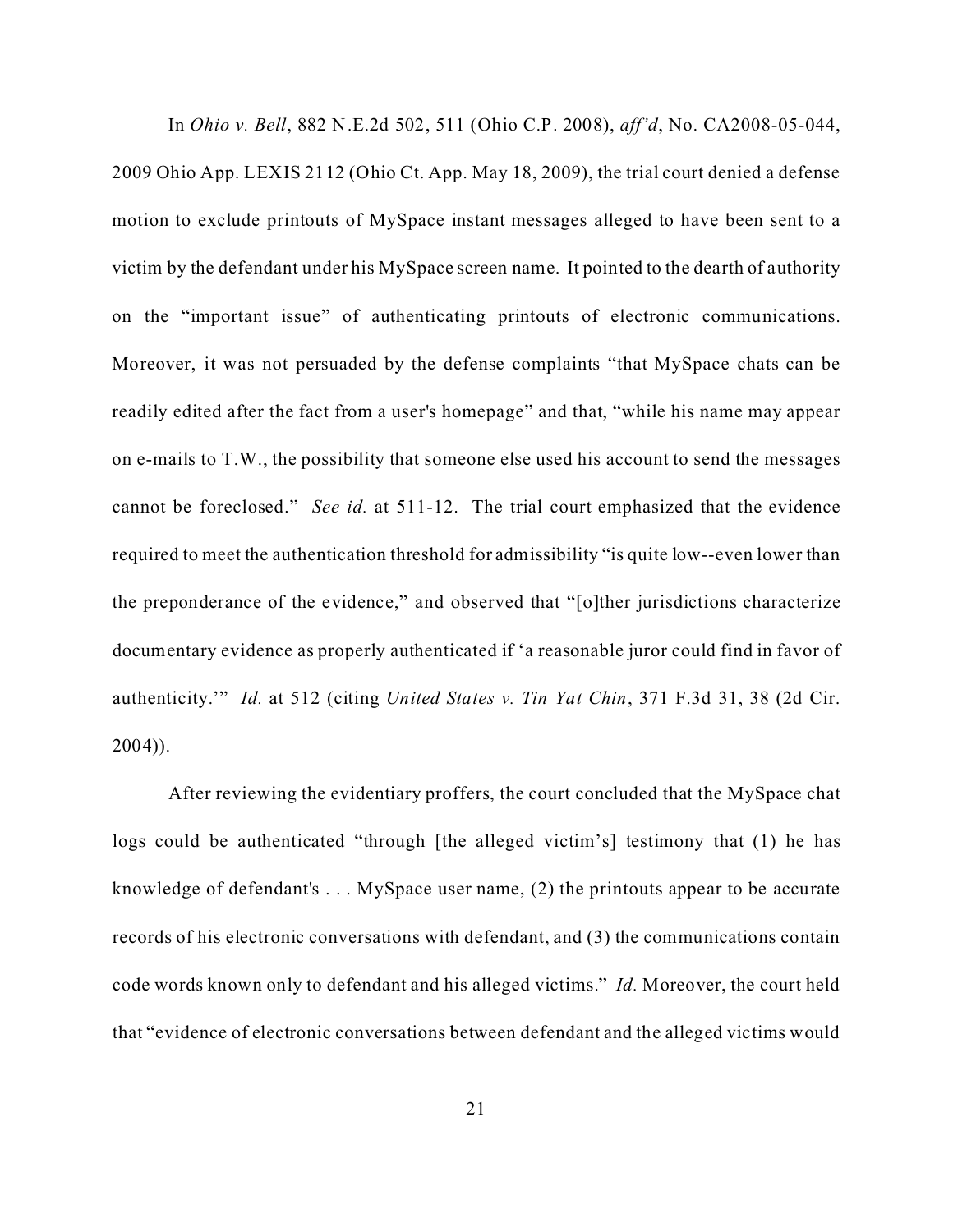be relevant under Evid.R. 40" and that, "[u]pon testimonial development of the 'code language' at issue, the probative value of these messages would outweigh any prejudicial effect." *Id.*

*Bell* is consistent with other decisions affirming the admission of transcripts of chat room conversations on the basis of similar authenticating testimony by the other party to the online conversation. *See, e.g., United States v. Barlow,* 568 F.3d 215, 220 (5th Cir. 2009) (Internet chat logs of correspondence between defendant and police contractor posing as minor were adequately authenticated through contractor's testimony); *United States v. Gagliardi,* 506 F.3d 140, 151 (2d Cir. 2007) (concluding that chat room logs were authenticated as having been sent by defendant through testimony of persons who participated in the online conversations); *United States v. Tank,* 200 F.3d 627, 630-31 (9th Cir. 2000) (concluding that content of conversation was sufficient to link defendant to user name on chat room log printouts); *State v. Glass*, 190 P.3d 896, 901 (Idaho Ct. App. 2008) (finding that chat room statements were adequately linked to the defendant by evidence that he arrived for a meeting as arranged in that private correspondence), *rev. denied*, No. 31422, 2008 Ida. App. LEXIS 117 (Idaho August 11, 2008); *In re F.P.*, 878 A.2d 91, 95-96 (Pa. Super. Ct. 2005) (holding that evidence regarding content and timing of threatening instant messages was sufficient to authenticate them, and rejecting the argument that anonymity of electronic messages makes them inherently unreliable).

To be sure, profile information posted on social networking Web pages differs from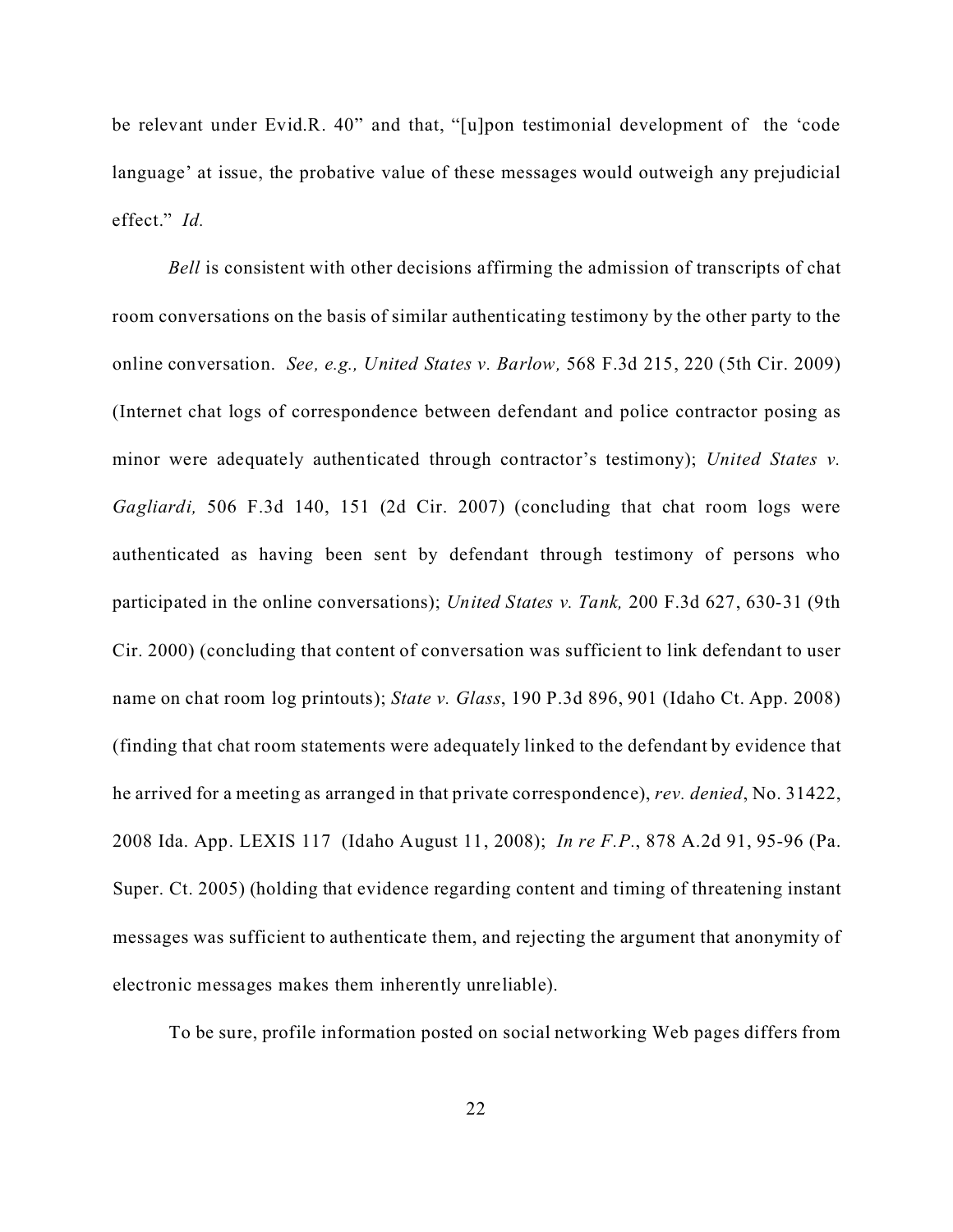chat logs of instant message correspondence conducted through such sites. A chat log is a verbatim transcript of a private "real time" online conversation between site members, which can be authenticated by either of the two participants. In contrast, social networking profiles contain information posted by someone with the correct user name and password, with the intent that it be viewed by others. Therefore, a proponent should anticipate the concern that someone other than the alleged author may have accessed the account and posted the message in question. *Cf., e.g., In re K.W.*, 666 S.E.2d 490, 494 (2008) (although victim admitted that the proffered MySpace page was hers, she claimed that her friend posted the answers to the survey questions that defendant sought to introduce as impeachment evidence with respect to her claims of rape). *See also St. Clair v. Johnny's Oyster & Shrimp, Inc.,* 76 F. Supp. 2d 773, 774-75 (S.D. Tex. 1999) ("There is no way Plaintiff can overcome the presumption that the information he discovered on the Internet is inherently untrustworthy. Anyone can put anything on the Internet . . . hackers can adulterate the content on *any* website.  $\ldots$ ").

A pseudonymous social networking profile might be authenticated by the profiled person, based on an admission. That did not occur here, however, because the State never questioned Ms. Barber about the profile. Nevertheless, we regard decisions as to authentication of evidence from chat rooms, instant messages, text messages, and other electronic communications from a user identified only by a screen name as instructive to the extent that they address the matter of authentication of pseudonymous electronic messages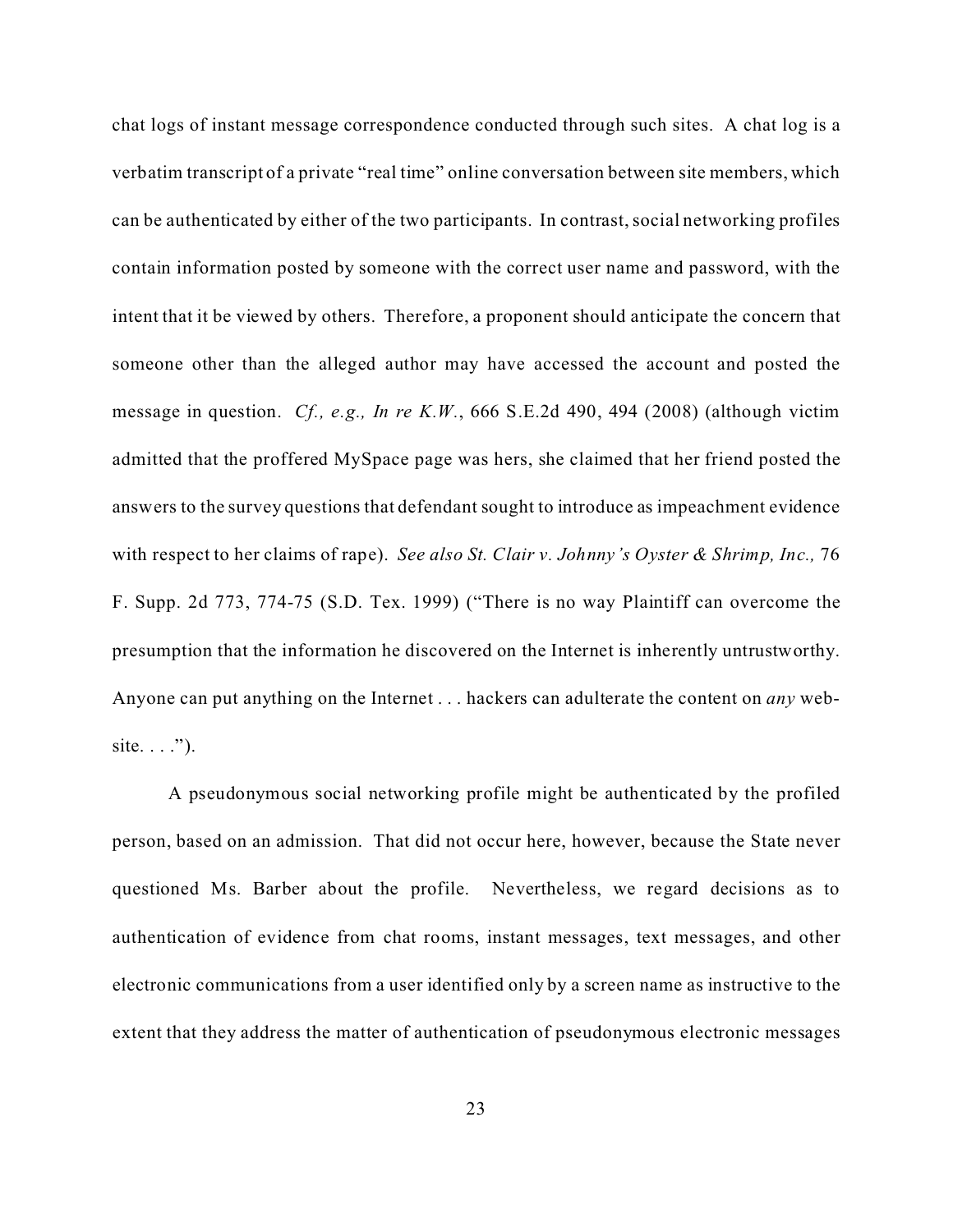based on content and context. We see no reason why social media profiles may not be circumstantially authenticated in the same manner as other forms of electronic communication – by their content and context. *Accord* Minotti, *supra*, at 1061-62 ("cases that did not address social networking web sites specifically but addressed Internet communication devices similar to social networking web sites, such as instant messaging and email,<sup> $\Omega$ </sup> are helpful because of the argument presented for the denial of admissibility . . . such as . . . problems with authentication").

The inherent nature of social networking Web sites encourages members who choose to use pseudonyms to identify themselves by posting profile pictures or descriptions of their physical appearances, personal background information, and lifestyles. This type of individualization may lend itself to authentication of a particular profile page as having been created by the person depicted in it. That is precisely what occurred here.

The MySpace profile printout featured a photograph of Ms. Barber and appellant in an embrace. It also contained the user's birth date and identified her boyfriend as "Boozy." Ms. Barber testified and identified appellant as her boyfriend, with the nickname of "Boozy." When defense counsel challenged the State to authenticate the MySpace profile as belonging to Ms. Barber, the State proffered Sergeant Cook as an authenticating witness. He testified that he believed the profile belonged to Ms. Barber, based on the photograph of her with appellant; Ms. Barber's given birth date, which matched the date listed on the profile; and the references in the profile to "Boozy," the nickname that Ms. Barber ascribed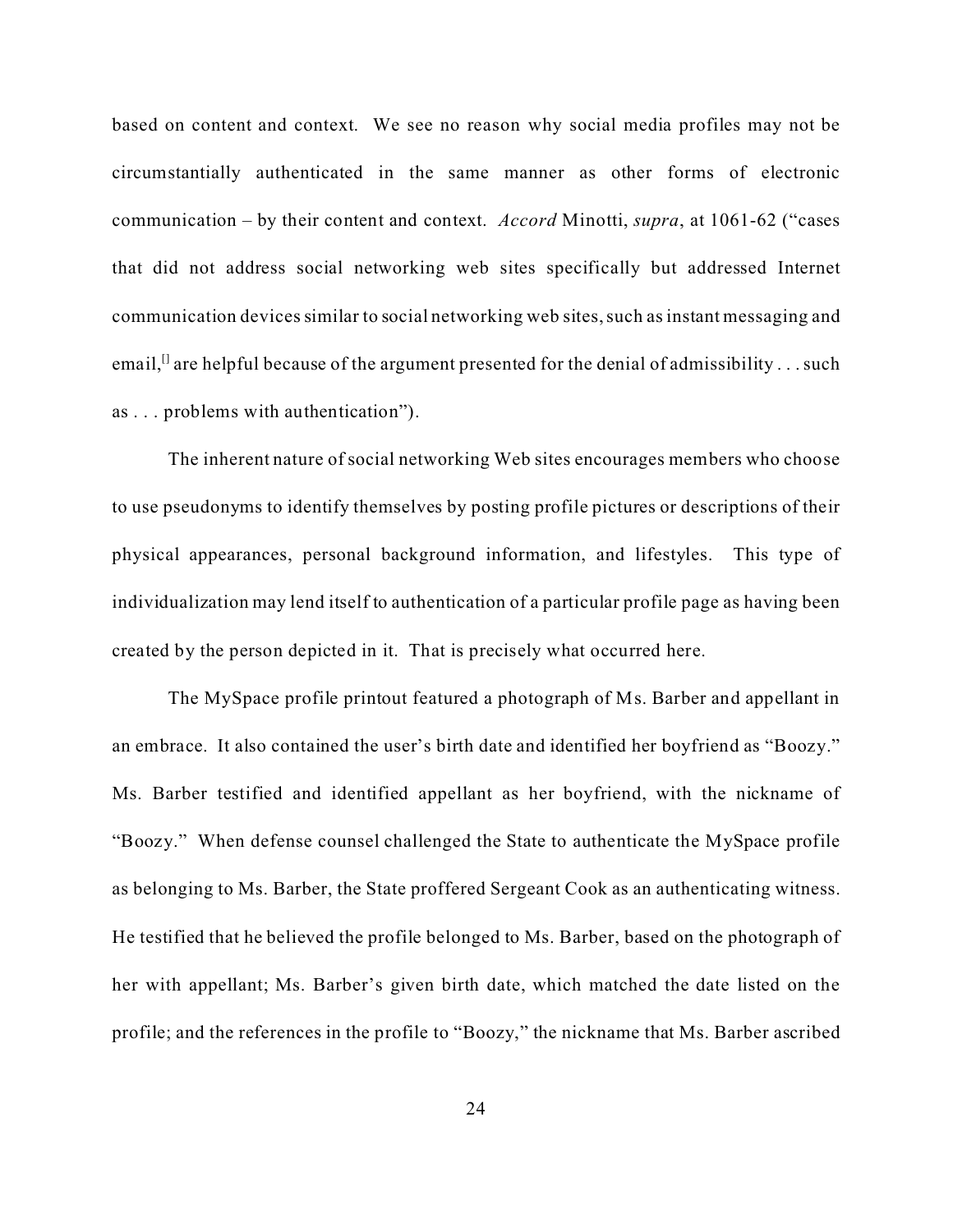to appellant.<sup>7</sup>

Appellant relies on two out-of-state cases to suggest that printouts from such social networking sites must be authenticated either by the author or expert information technology evidence, neither of which occurred here. We are not persuaded. The unpublished Florida decision cited by appellant lacks persuasive value. The other case, *In re Homestore.com, Inc. Securities Litigation*, 347 F. Supp. 2d 769 (C.D. Cal. 2004), involved a ruling that printouts from a corporate Web site were properly excluded in securities litigation because there was no authenticating evidence from the company's "web master or someone else with personal knowledge . . . ." *Id.* at 782. In our view, the case is not instructive because appellant never argued below that the printout did not accurately depict the MySpace profile in question. Moreover, printouts from a company-created and controlled Web site differ materially from printouts from a social networking profile, in that site members create and control their own individual profiles.

On the record before us, we have no trouble concluding that the evidence was sufficient to authenticate the MySpace profile printout. Therefore, the trial court did not err or abuse its discretion in admitting that document into evidence.

## **C.**

Alternatively, appellant argues that the MySpace profile printout should have been excluded "because its prejudice to appellant far outweighed its probative value." In his

<sup>&</sup>lt;sup>7</sup>The defense never recalled Ms. Barber to dispute the accuracy of Cook's testimony.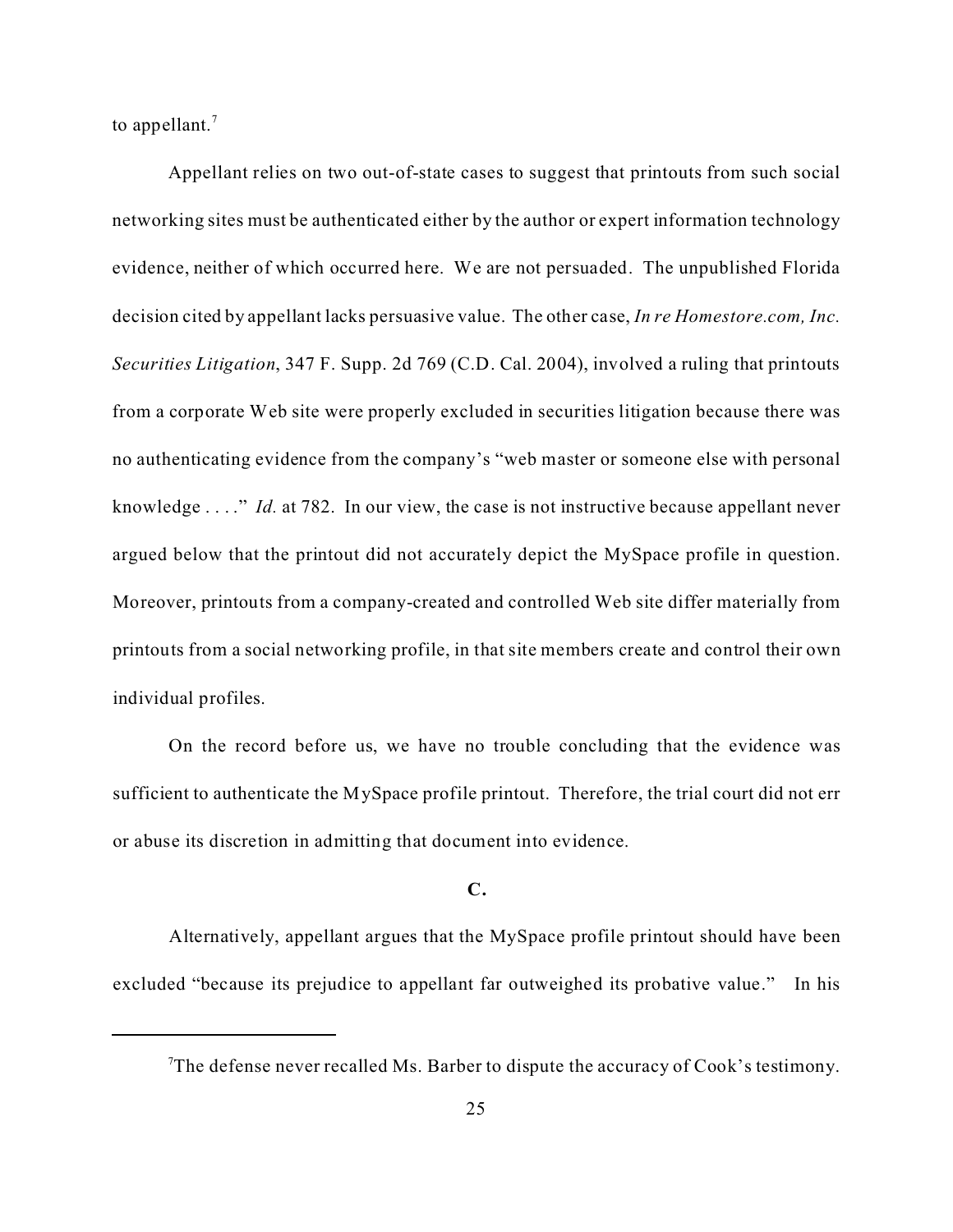view, the probative value of the evidence was "minimal," given that the only change in Gibbs's testimony pertained to whether he saw appellant enter the bathroom after Mr. Guest. On the other hand, appellant maintains that the jury "undoubtedly" was influenced by the statement as "evidence of witness intimidation," making it possible that "the jury . . . decided to find him guilty, at least partly, for the purpose of sending a message regarding witness intimidation." Moreover, he contends that admission of the evidence could not have been harmless error because, without it, "it is highly likely that the jury would have had a reasonable doubt regarding appellant's guilt based on the evidence surrounding Gibbs's involvement alone."

Preliminarily, the State contends that appellant has not preserved his claim that the probative value of the evidence was outweighed by the prejudice. It points out that at trial Griffin "argued only that Gibbs' testimony was fundamentally consistent, making the admission of the MySpace page unwarranted. Griffin, however, made no other argument at trial regarding either the MySpace page's relevance or its risk of introducing unfair prejudice, leaving all other arguments regarding its admissibility unpreserved."

Even if preserved, the State maintains that appellant's claim is without merit. In its view, because the defense challenged Gibbs's credibility, the MySpace page had "significant probative value in corroborating Gibbs' claim of threats," and the probative value was not "outweighed by any danger of unfair prejudice."

The State argues: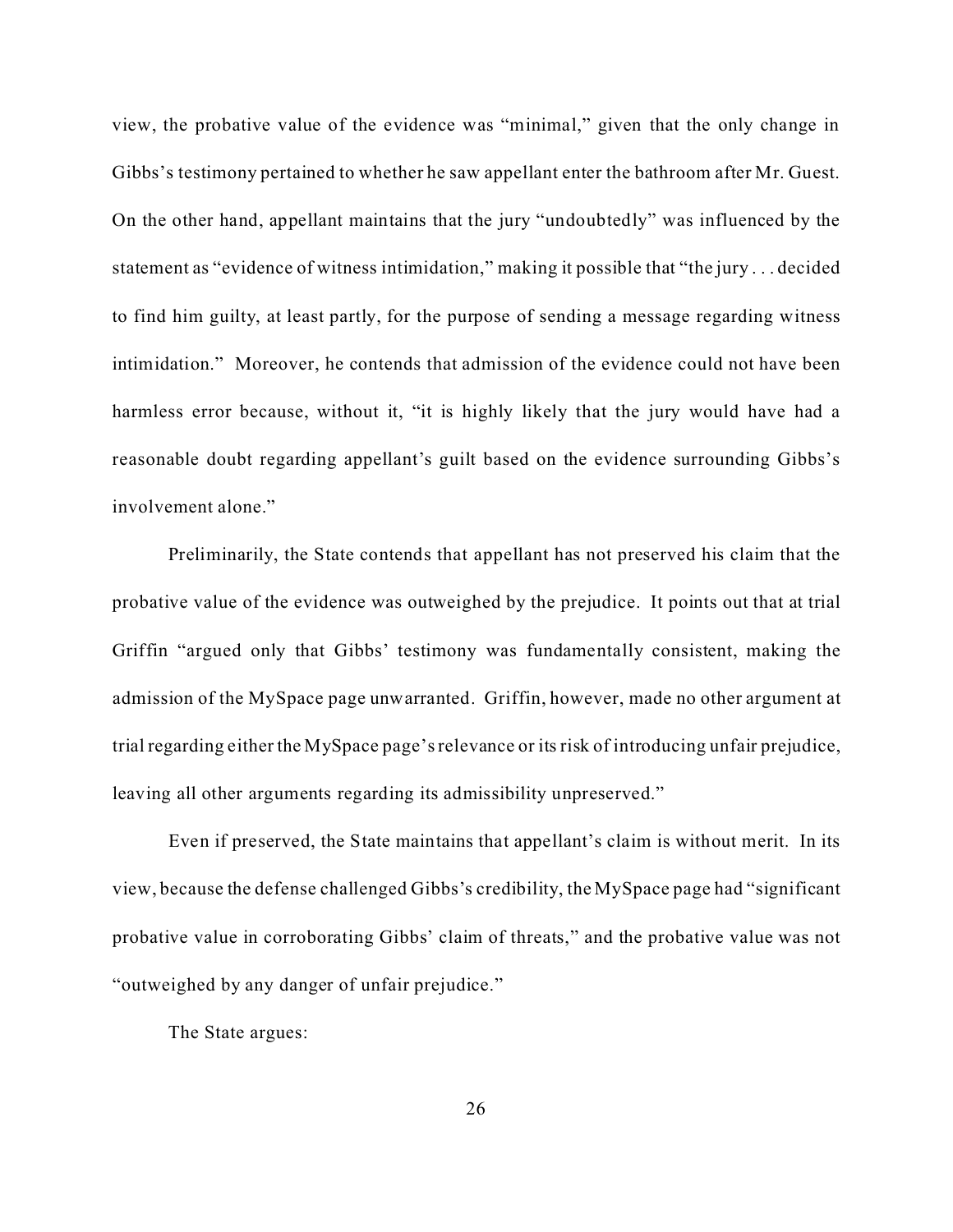To the extent that this Court addresses the merits of Griffin's claim, the trial court acted within its broad discretion in admitting a redacted printout of the MySpace page, which corroborated Gibbs's explanation that changes in his testimony followed threats from Griffin's girlfriend. Because Gibbs testified at the second trial to a crucial fact contrary to his previous testimony – namely, that he did see Antoine Griffin enter the women's restroom, where the shooting occurred – the trial court properly exercised its discretion in admitting the printout.

Assuming that the claim is preserved, we conclude that the trial court did not err or abuse its discretion in failing to exclude the "SNITCHES GET STITCHES" statement on Ms. Barber's MySpace profile on the basis of undue prejudice. We explain.

Under Maryland Rule 5-403, "[a]lthough relevant, evidence may be excluded if its probative value is substantially outweighed by the danger of unfair prejudice, confusion of the issues, or misleading the jury[.]" The task of balancing the probative value of a particular item of evidence against its potential prejudicial effect "is committed to the sound discretion of the trial judge." *Broberg v. State*, 342 Md. 544, 552 (1996).

Gibbs's credibility was a hotly contested issue at trial. The defense underscored that Gibbs's testimony at the first trial was inconsistent with his testimony at the second trial as to whether he saw appellant or George Griffin enter the bathroom following Mr. Guest. Although the prosecution acknowledged the inconsistencies, it offered Gibbs's explanation that Ms. Barber had threatened him before the first trial.

Even if appellant had explicitly asked for exclusion under Rule 5-403, the record indicates that the trial court reasonably exercised its discretion in deciding to permit the State to present such evidence, for whatever value the jury might give it, in support of its effort to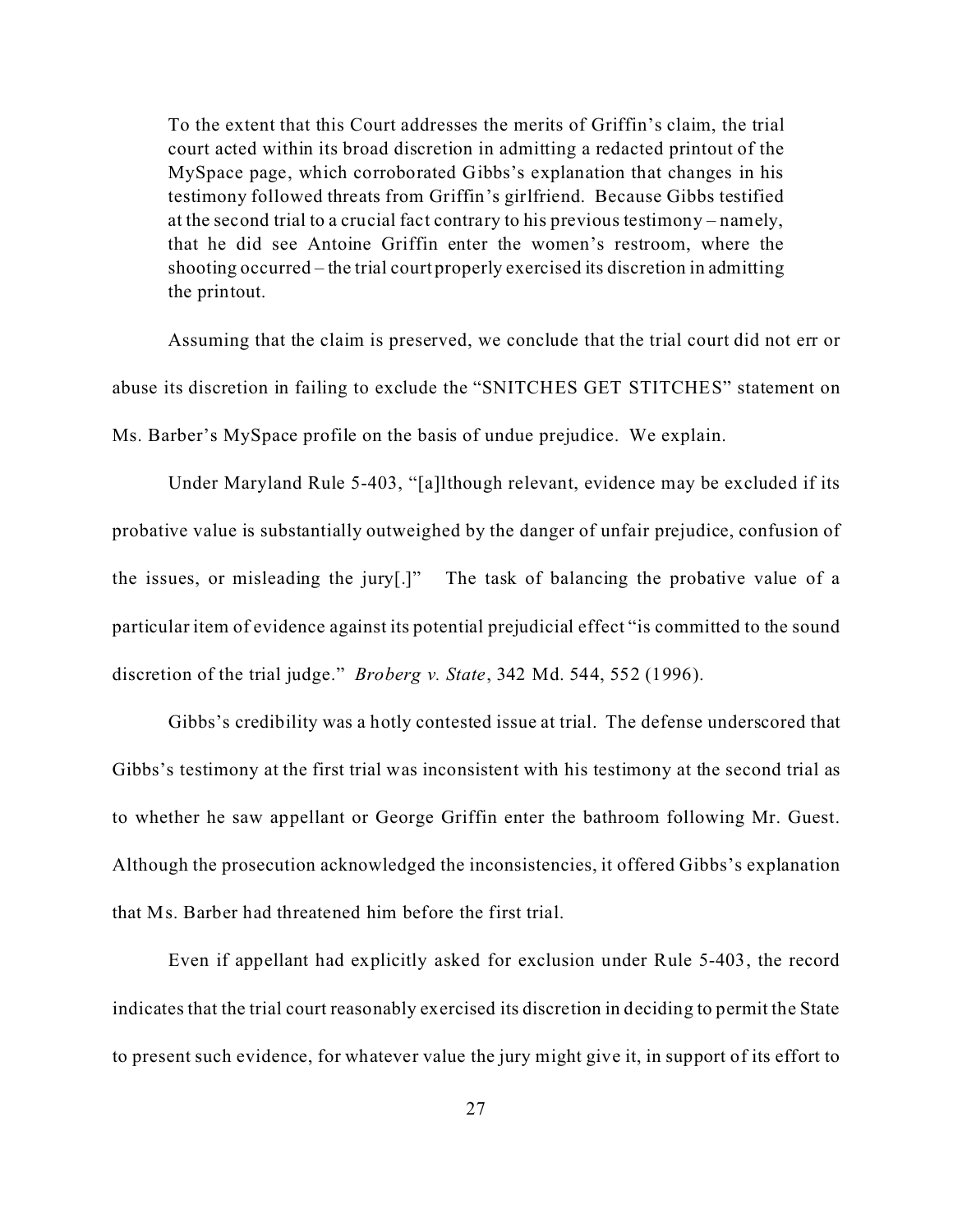explain the inconsistencies in Mr. Gibbs's testimony. It is also salient that the trial court carefully redacted irrelevant material from the profile and gave a detailed limiting instruction to the jurors, telling them that it was up to them to weigh such evidence. We cannot say that exclusion on the ground of undue prejudice was required under these circumstances.

#### **D.**

In his next assignment of error, appellant argues that "the trial court erred in allowing the prosecutor to incorrectly define 'reasonable doubt' in his rebuttal closing argument" and to otherwise suggest "that the defense had the burden to prove that one of the other people present at the bar did commit the shooting[.]" In his view, the colloquy "almost certainly left confusion in the juror's mind regarding which party had which burden and, most importantly, about what reasonable doubt means":

The following occurred at trial:

[PROSECUTOR]: [Defense counsel] says, Hey, remember what beyond a reasonable doubt means. Remember that it doesn't mean probably or more likely. I agree. I agree. But it means this, do you right now have a good reason to believe that somebody other than [appellant] was the person who shot Darvell Guest in Ferrari's Bar on April  $25<sup>th</sup>$ , 2005? I'm not asking you whether you can speculate and create some construct of hypothetical possibilities that would have somebody else than he be the shooter. I'm not asking you that question at all. I'm asking you the question, do you have right now any reason, any rational reason to believe that somebody other than he was the shooter or gunman?

[DEFENSE COUNSEL]: I would object.

THE COURT: I think that's the definition of reasonable doubt.

[DEFENSE COUNSEL]: But we don't have to prove that. He said the same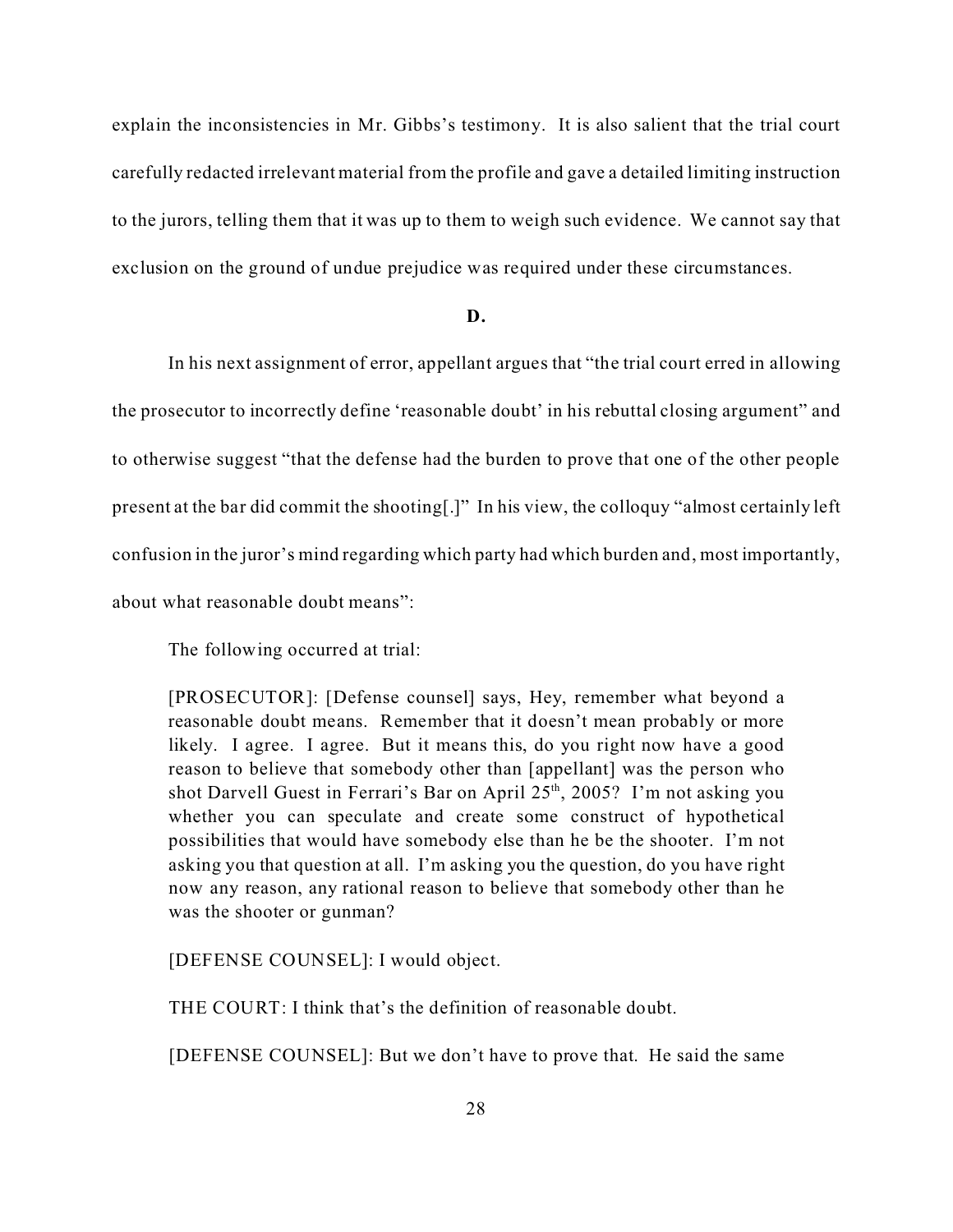thing as somebody else.

The Court: Well, I agree. The defense has no burden to prove anything. I understand the State's argument at this point to be, do you have a reasonable doubt, do you had a doubt based on reason?

[PROSECUTOR]: That's correct.

THE COURT: That's why he used the word "reason."

[PROSECUTOR]: And, folks, I recognize that it's my job as the prosecutor to prove these charges to you beyond a reasonable doubt, that is to say to the exclusion of reasonable doubt. I simply suggest to you, folks, that reasonable doubt doesn't exist in this case because there's just no reason based on this evidence to believe that anybody other than [appellant] fired the shots that killed Darvell Guest and, once again, I ask you to find him guilty.

It is well settled that counsel generally enjoy the rhetorical freedom in closing argument to discuss the evidence in the light most favorable to his or her theory of the case. *See Mitchell v. State*, 408 Md. 368, 380 (2009). Appellate relief is warranted, *inter alia*, when the prosecutor's remarks "actually misled or were likely to have misled the jury to the defendant's prejudice." *Wise v. State*, 132 Md. App. 127, 142, *cert. denied*, 360 Md. 276 (2000). *See also Lee v. State*, 405 Md. 148, 164 (2008). This is not one of those instances.

We concur with the State that the prosecutor did not misstate the reasonable doubt standard, but merely discussed that standard as it applied to the evidence presented at trial. It was undisputed that someone in Ferrari's Bar shot and killed Mr. Guest, so the jury had only three alternative conclusions it could reach. It could find (1) that appellant was the killer, as the State urged; or (2) that someone else was the killer, as the defense suggested; or (3) that there was a reasonable doubt, based on conflicts in the eyewitness accounts of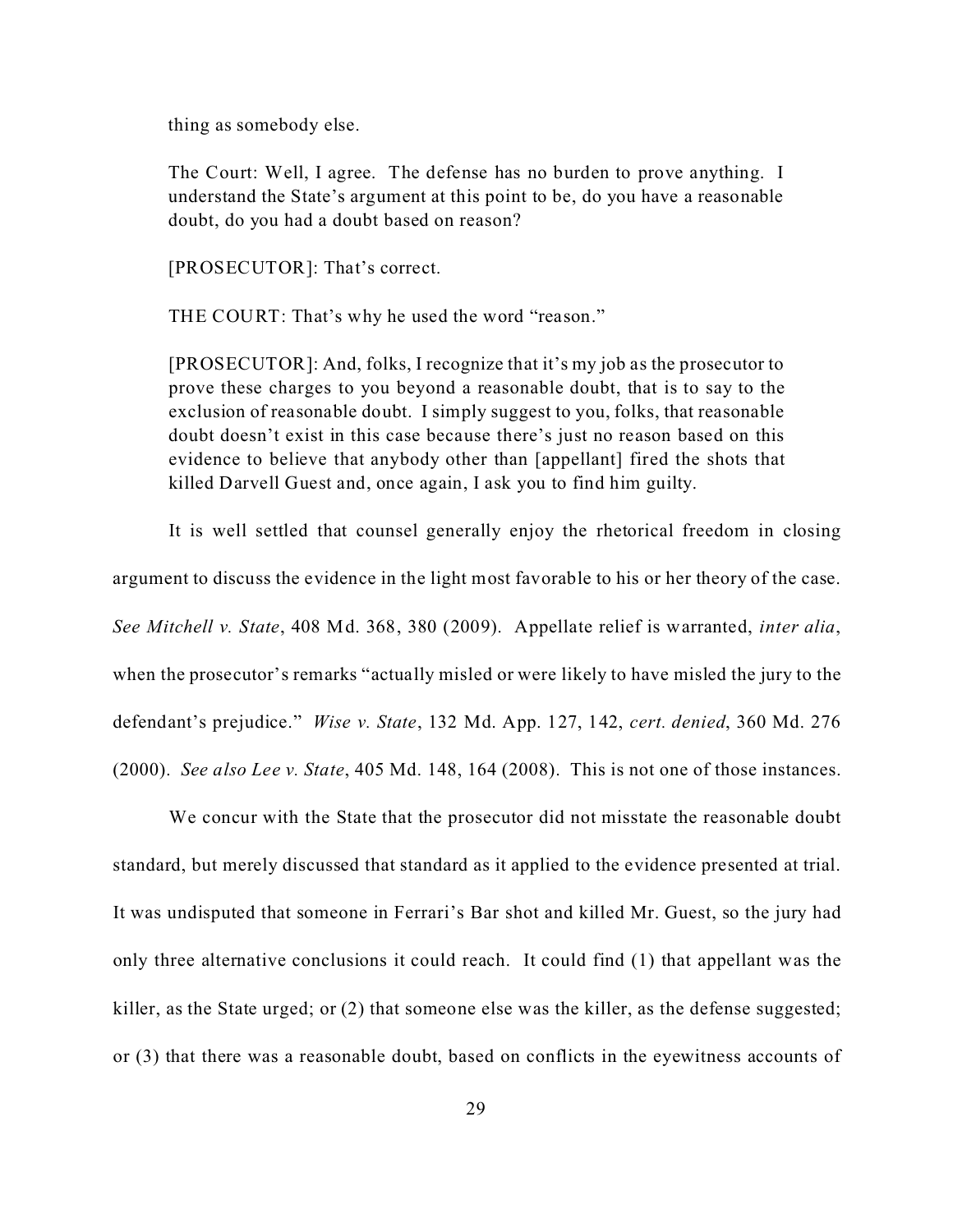prosecution witnesses, as to whether appellant was the killer, as the defense also advocated. The challenged rebuttal argument by the prosecutor merely urged the jury to reach the first conclusion and to reject the two defense alternatives.

Furthermore, even if there had been error, it was harmless, beyond a reasonable doubt. *See Alston v. State*, \_\_\_\_ Md. \_\_\_\_, No. 129, Sept. Term, 2007, slip op. at 15 (filed May 11, 2010); *Lancaster v. State*, 410 Md. 352, 369 (2009); *State v. Blackwell*, 408 Md. 677, 698 (2009); *Dorsey v. State*, 276 Md. 638, 659 (1976). Prior to closing arguments, the trial court correctly instructed the jury on the meaning of reasonable doubt, using the pattern jury instruction. When defense counsel objected that appellant was not obligated to prove that someone else was the killer, both the trial court and the prosecutor agreed, and the court stated: "The defense has no burden to prove anything." The prosecutor then continued his rebuttal argument by clarifying that "it's my job as the prosecutor to prove these charges to you beyond a reasonable doubt."

Given the clear and repeated statements that the State had the burden of proving that appellant killed Mr. Guest – made by the court, the prosecutor, and defense counsel – we are readily satisfied that the jury was not misled into believing that appellant had to prove that someone else in the bar killed Mr. Guest.

### **E.**

Appellant's final complaint is that "the trial court erred in failing to declare a mistrial following an outburst by the mother of one of the victims." Again, we disagree.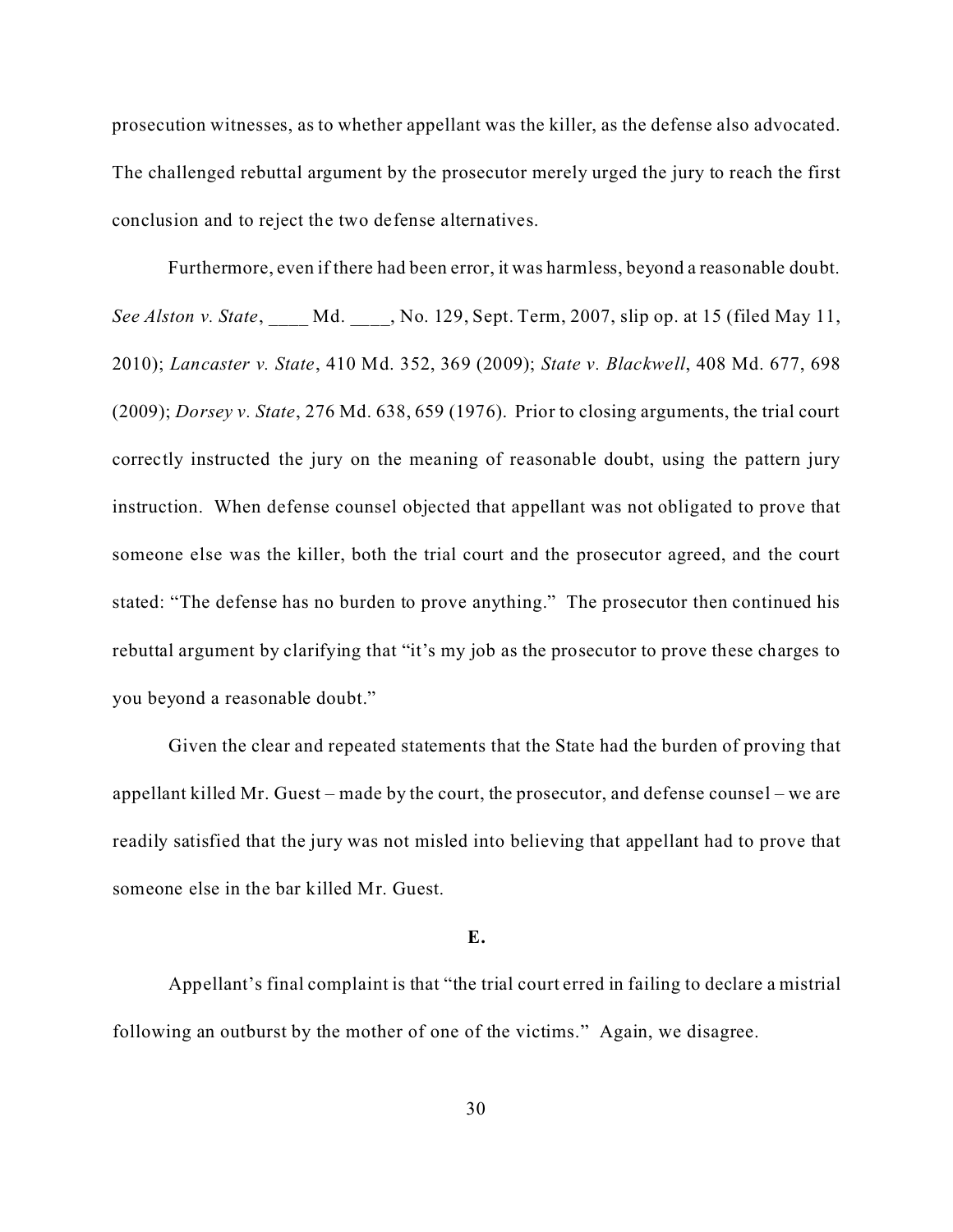The outburst occurred during the testimony of Kesha Bowser, who was Guest's fiancée at the time of his death. On direct examination, Ms. Bowser testified about the events at Ferrari's. She recalled: "[Appellant] pulled out a gun in my face. . . ." On crossexamination, defense counsel asked Ms. Bowser about her testimonial inconsistencies at the first and second trials. She explained that she had been "nervous, "upset," and "crying" during the first trial. The following transpired:

[DEFENSE COUNSEL]: So you're not nervous or upset today?

[MS. BOWSER]: I'm actually a little calmer because I'm more prepared from last time.

[DEFENSE COUNSEL]: And meaning by prepared, so you spoke with the State's attorney.

UNIDENTIFIED WOMAN: Today.

[MS. BOWSER]: Today, yeah.

UNIDENTIFIED WOMAN: He put the gun in my daughter's face and you want to make it seem like – (unintelligible).

THE COURT: Whoa, whoa. Ma'am, I caution you to remain quiet while you leave the courtroom.

(Pause in the proceedings.)

THE COURT: Now, ladies and gentlemen, let me calmly say that I appreciate the fact that this case and the testimony in this case has emotional content for both sides in the matter. But this is a courtroom and one of my major responsibilities here is to maintain order so that both sides can be heard in an orderly and fair fashion.

Now, I understand that I'm preaching to the choir, so to speak, because everybody I'm speaking to has not had an outburst, so please don't take any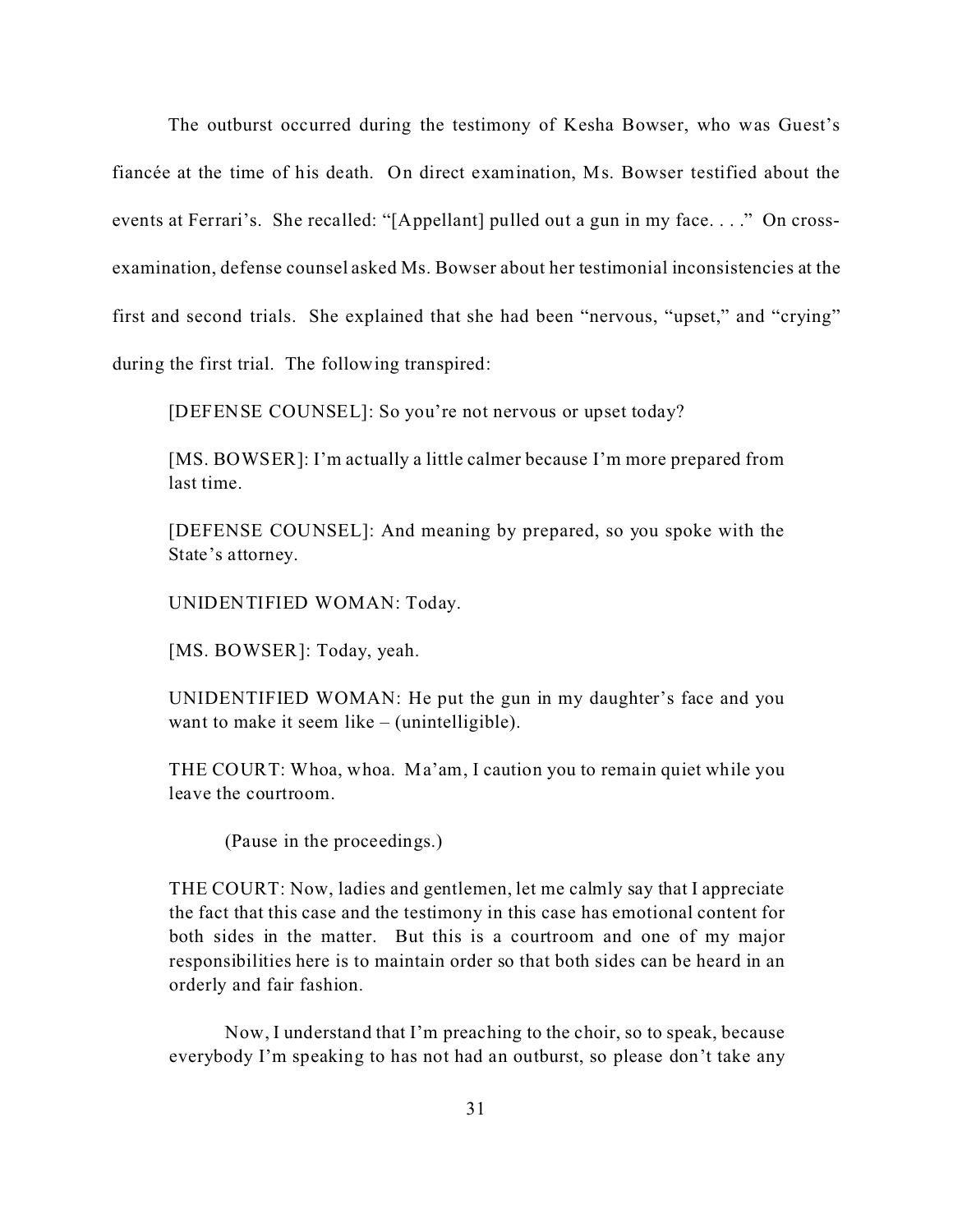offense from this, but please understand from what you've just seen that I will tolerate no outburst whatsoever. I will have a person who does such a thing removed from the courtroom. And if necessary, I will use the contempt power of the Court, reluctantly, but I will do it if I have to.

In the ensuing bench conference, defense counsel moved for a mistrial, asserting that

appellant could no longer get a fair trial. The prosecutor opposed the motion, asking instead

for a "cautionary instruction." The court denied the motion and gave the following

instruction to the jury:

All right. Ladies and gentlemen, everything that happens in the presence of a jury is seen and heard by the jury. And all of us as adults and as we become more mature as adults have to learn how to sort through what we're going to pay attention to and what we are not going to pay attention to. None of us can purge our hard drives, so to speak, so that what you've seen or heard is not there. But I want to caution you that what you saw and what you heard – frankly, I was preoccupied with getting security moving to stop the outburst, so you heard better than I did whatever was said.

I'm told that the lady who had the outburst is the mother of this witness and is apparently emotionally upset, and all of us as parents feel protective toward our children. Whatever she said is not evidence in this case and you should pay no attention to it whatsoever.

As you may have heard me say numerous times, you have to decide the case based on the evidence that you have. And evidence does not come from outside the courtroom, and in fact, doesn't come from emotional outbursts inside the courtroom. So please disregard whatever the lady said. It was an emotional outburst. I stopped it and it is not evidence in this matter. You should not let it affect you one way or the other.

Now, we are at a little past the time to take an afternoon break anyway and this may be a good time to take an afternoon break. Let everybody calm down, take a deep breath, and then we'll come back and finish the testimony of this witness at about ten minutes of.

A mistrial is a rare remedy that "'should only be granted if necessary to serve the ends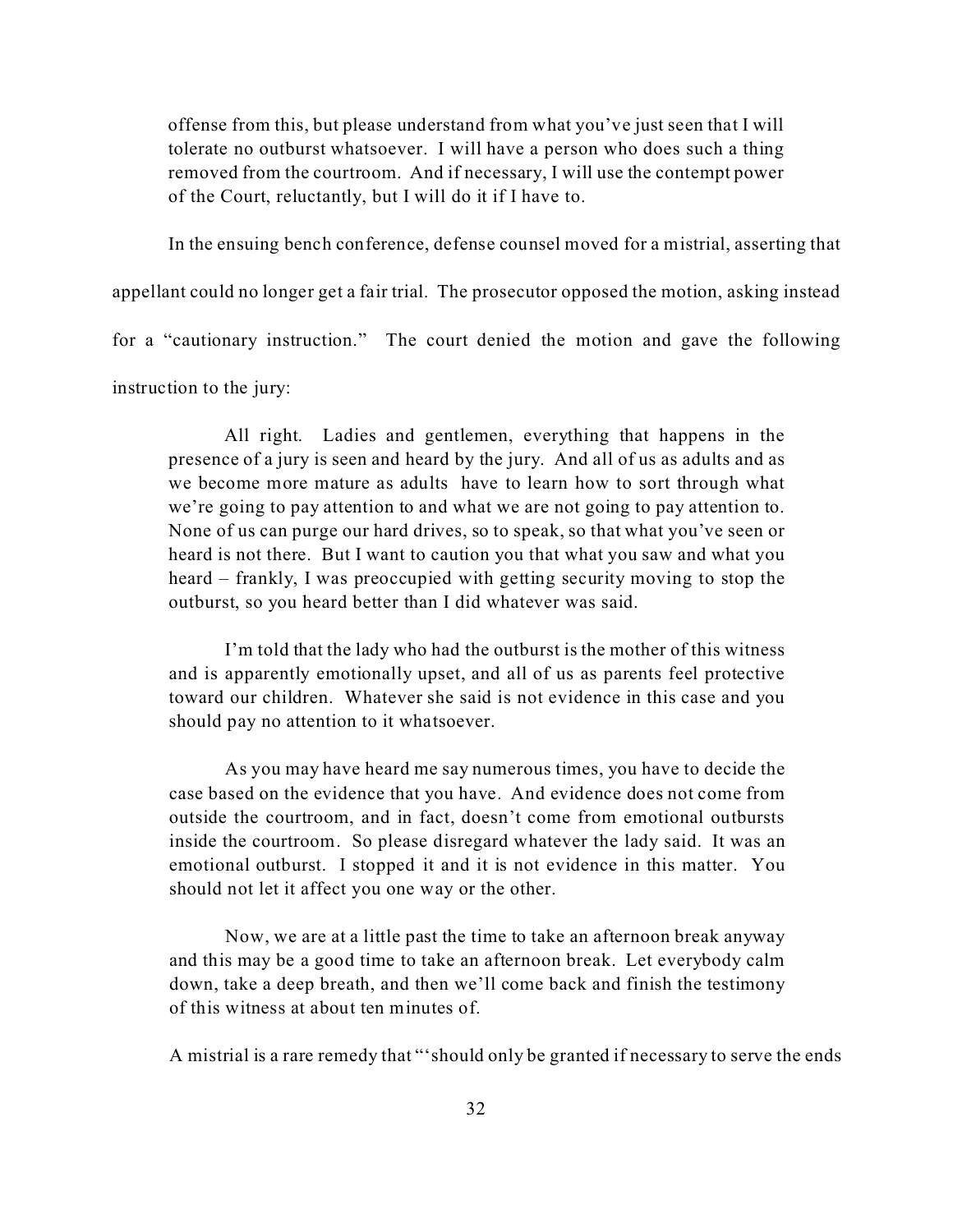of justice.'" *Hunt v. State*, 321 Md. 387, 422 (1990) (citation omitted), *cert. denied*, 502 U.S. 835 (1991). The trial court is in the best position, having heard the case, to weigh the danger of prejudice arising from improper testimony. *Burks v. State,* 96 Md. App. 173, 190, *cert. denied*, 332 Md. 381 (1993). For that reason, we review the denial of a request for a mistrial for abuse of discretion. *See State v. Hawkins*, 326 Md. 270, 277 (1992). Such abuse exists when "the prejudice to the defendant was so substantial that he was deprived of a fair trial." *Kosmas v. State*, 316 Md. 587, 595 (1989).

Deference to the trial court's ability to evaluate prejudicial effect is especially appropriate in cases involving emotional displays or outbursts by members of a victim's family. "A motion for a mistrial, based on the behavior in the courtroom of a member of the victim's family, should only be granted under very extraordinary circumstances[.]" *Parham v. State*, 79 Md. App. 152, 158 (1989).

In an appeal involving members of a slain police officer's family leaving the courtroom in emotional distress during the playing of a police recording of the shooting, the Court of Appeals observed that "[e]motional responses in a courtroom are not unusual, especially in criminal trials, and manifestly the defendant is not entitled to a mistrial every time someone becomes upset in the course of the trial." *Hunt v. State,* 312 Md. 494, 501 (1988). And, in another case involving an isolated emotional outburst against the defendant by the mother of a victim, we held that a curative instruction adequately preserved the defendant's right to a fair trial. *See Parham*, 79 Md. App. at 158.